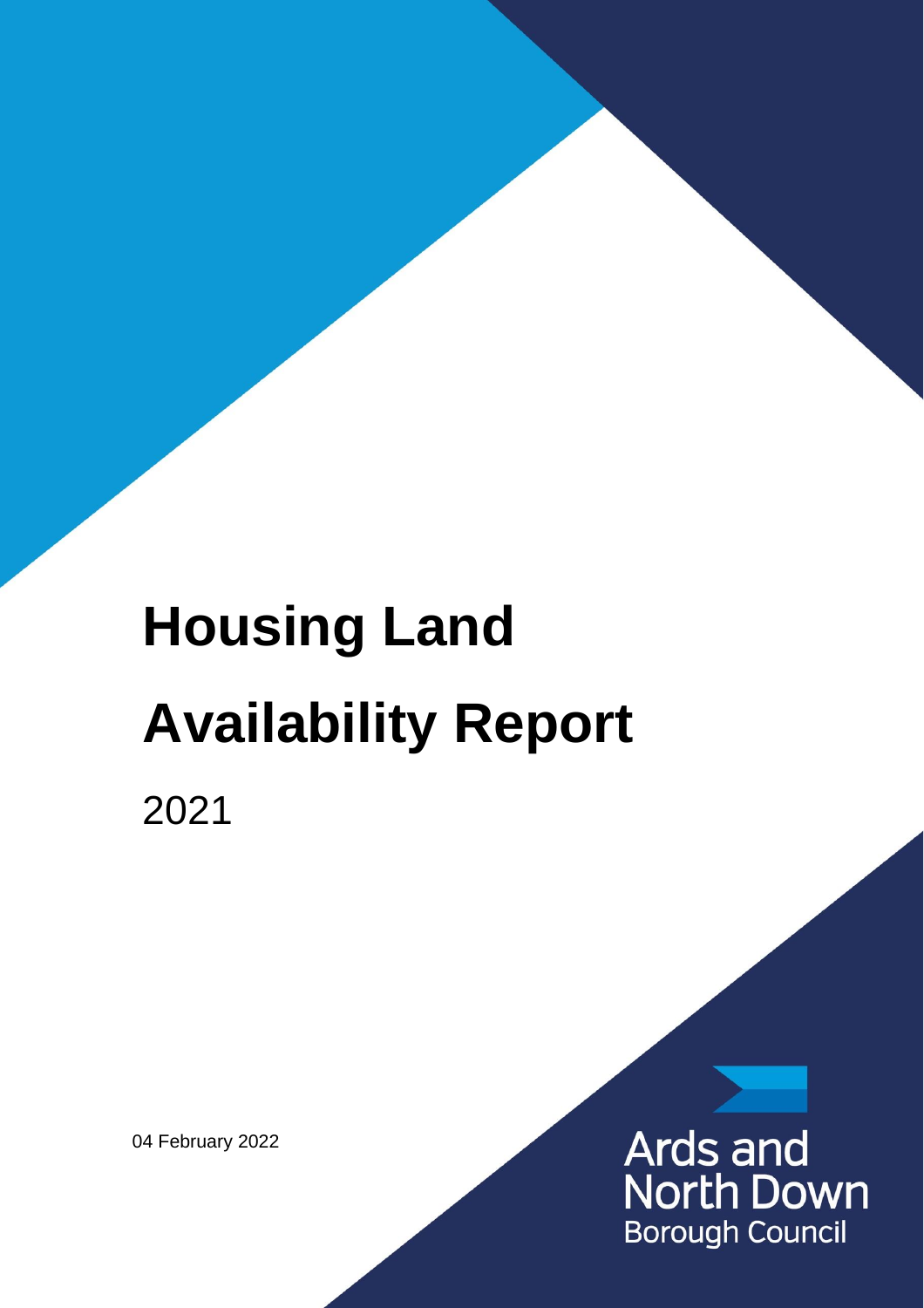# **Contents**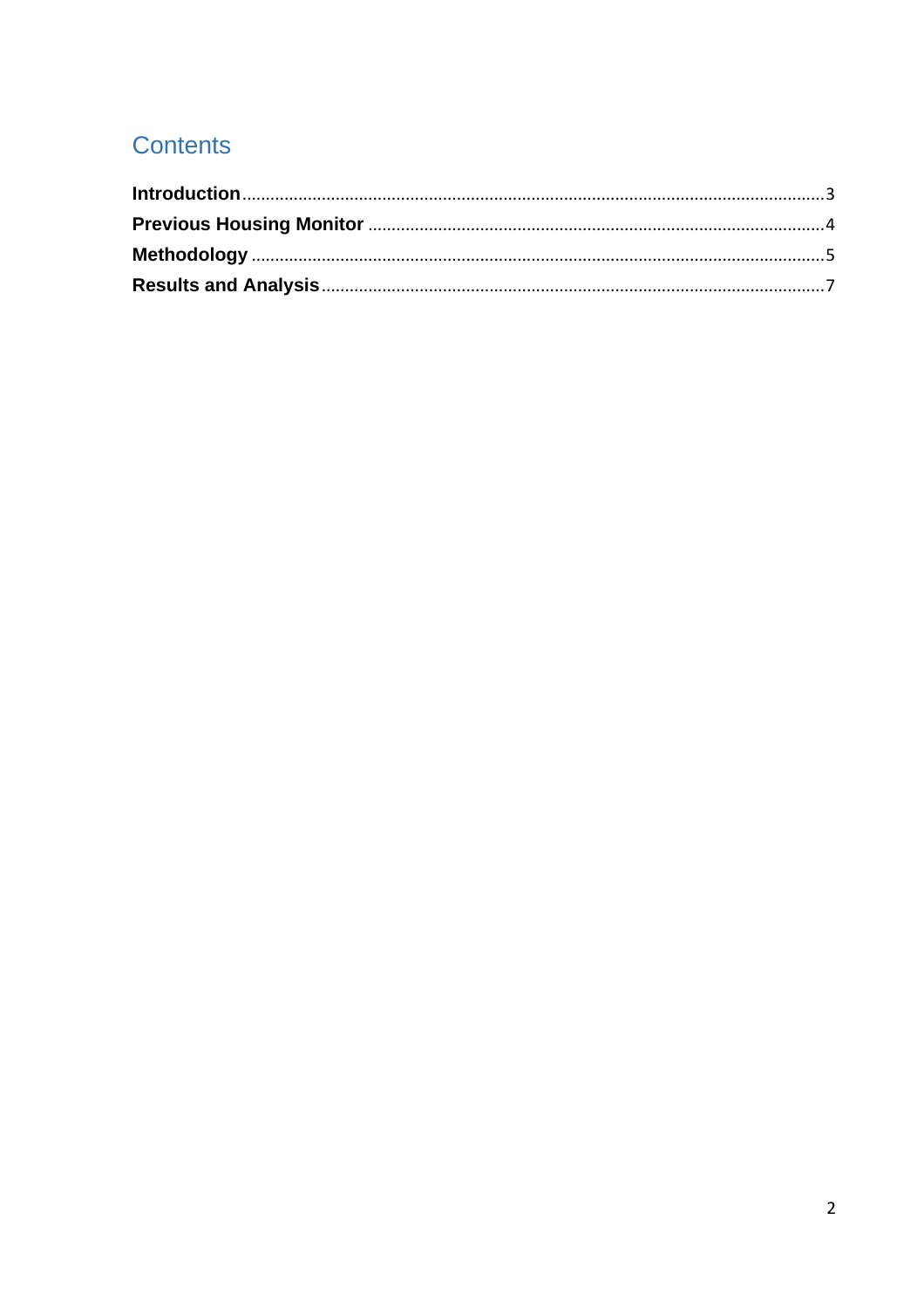# <span id="page-2-0"></span>**Introduction**

- 1.1 The Ards and North Down Borough Housing Land Availability Report 2021 has been prepared by the Council's Local Development Plan Team as part of the preparation of a new Local Development Plan (LDP).
- 1.2 The Housing Land Availability Report 2021 is the fourth summary of Housing Land Availability produced by the Council. The primary purpose of the Housing Land Availability Report is to inform the preparation of the Council's LDP regarding the allocation of land for housing.
- 1.3 The Strategic Planning Policy Statement for Northern Ireland (SPPS) states a 'plan, monitor and manage' approach is necessary to ensure that, as a minimum, a 5 year supply of land for housing is maintained. Monitoring should be an ongoing process involving annual reporting and review. The SPPS states monitoring must include:
	- The housing land supply at the beginning and end of the annual reporting period;
	- The number of net additional housing units built during the annual reporting period; and
	- The number of net additional housing units built in the period since adoption of a Local Policies Plan (the second document in the LDP) $^1$ .
- 1.4 The Housing Land Availability Report is informed by the data collated by the annual housing monitor and will permit certainty regarding the overall progress in meeting the housing objectives of the LDP. The Housing Land Availability Report facilitates the identification of a shortfall in potential housing land supply and can provide clarity and certainty to developers in relation to the availability of land suitable for housing. It will also allow for the identification of any issues likely to require intervention; for example, the need to release

<sup>&</sup>lt;sup>1</sup> [Key Stages of the LDP | Ards and North Down Borough Council](https://www.ardsandnorthdown.gov.uk/resident/planning/local-development-plan/key-stages-of-the-ldp)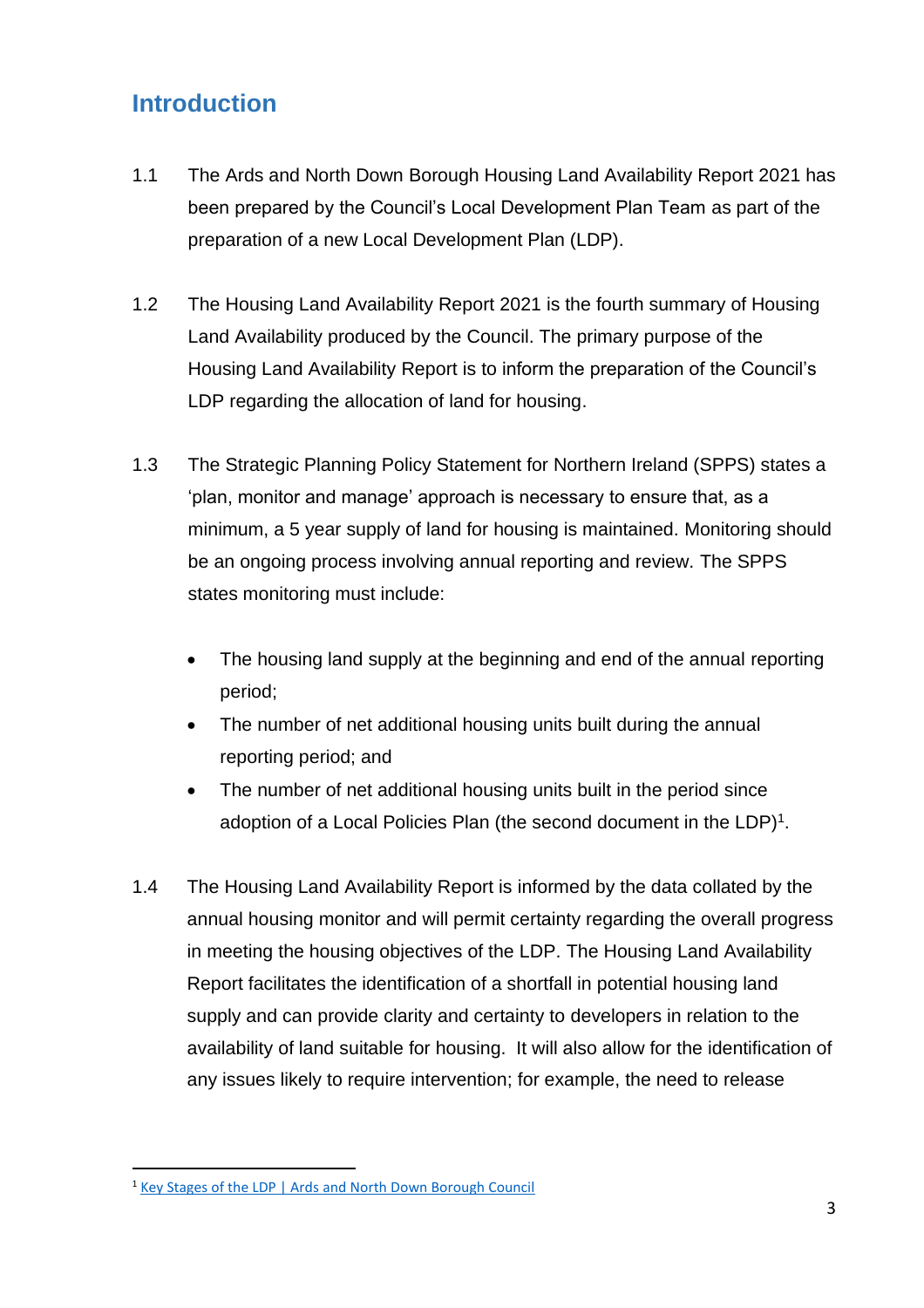phased housing sites in order to maintain a 5 year supply of available housing land, or the release of a site to provide for a particular housing need.

1.5 The Planning Act (NI) 2011 requires the Council to make an annual report to the Department for Infrastructure reviewing the extent to which the objectives of the LDP are being realised. As the Council is currently preparing the first LDP for the Ards and North Down Borough produced under this legislation, the production of Annual Monitoring Reports in respect of the LDP is yet to commence. The Housing Land Availability Monitor will help to establish a baseline for this statutorily required annual monitoring report.

## <span id="page-3-0"></span>**Previous Housing Monitor**

- 2.1 The eleven councils assumed responsibility for planning functions from the Department of the Environment (DOE) on 1 April 2015 as part of the reform of local government.
- 2.2 Housing delivery monitoring throughout Northern Ireland was historically undertaken by Central Government since the 1990's. Summary reports, including those for legacy North Down Borough and Ards Borough were previously published by DOE.
- 2.3 The monitoring previously undertaken by DOE is different to that undertaken by Ards and North Down Borough Council for the following reasons:
	- The 2015 local government reform reduced the number of councils in Northern Ireland from 26 to 11 and revised district boundaries; therefore, the geographic area varies from that previously monitored;
	- The two housing monitor regimes cover different time periods. Ards and North Down Borough Council operates a baseline position of 1 April 2017 and annually reviews the period from 1 April to 31 March. The DOE housing monitor operated within an annual year of 1 August to 31 July;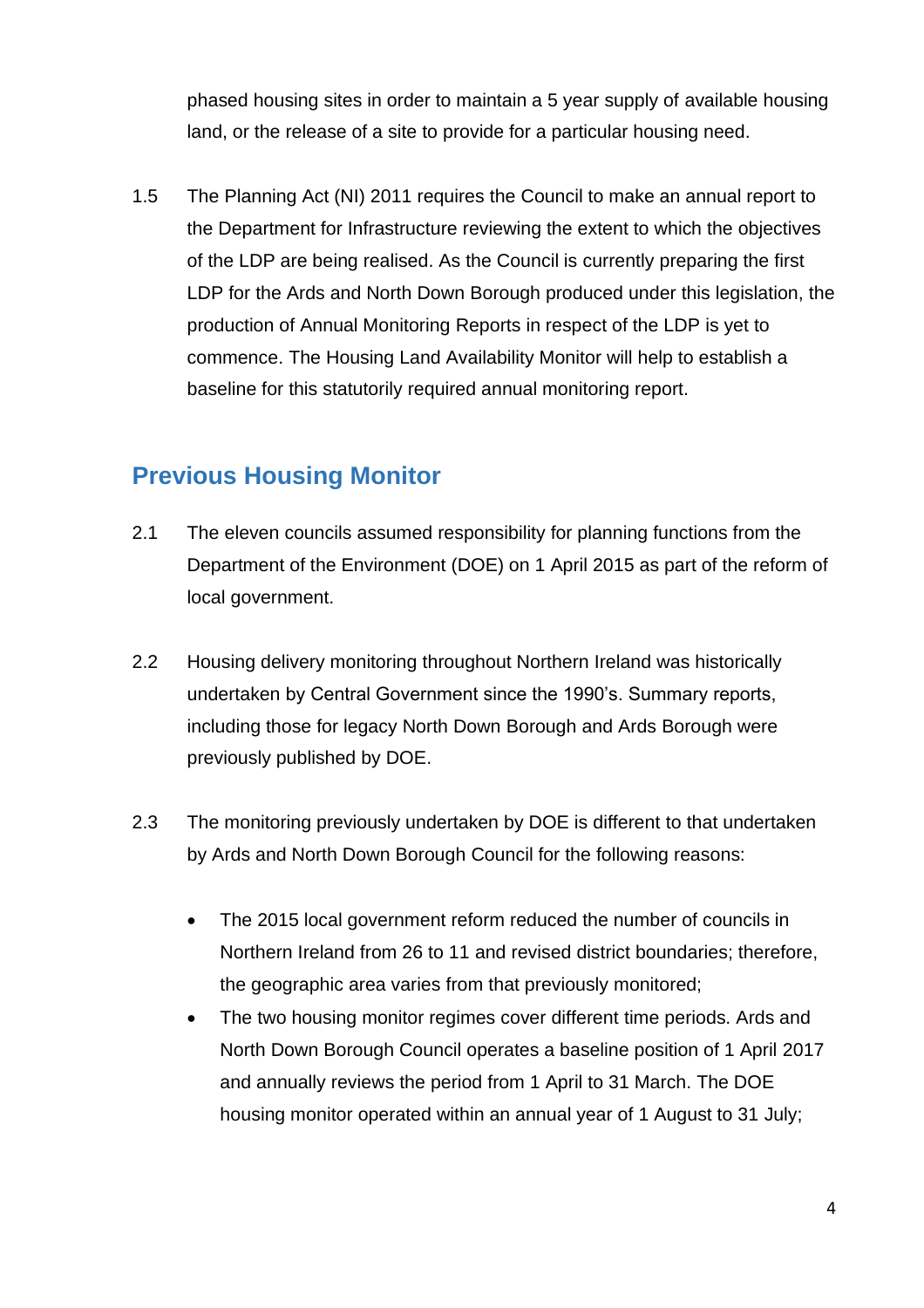- The last published report by DOE was for 2013. The Council commenced monitoring housing, through the newly formed LDP team, on 1 April 2017; and
- The Council has improved efficiency and accuracy of the data and survey techniques used following a review of the methodology. This included a detailed retrospective analysis of all approvals for residential use and a move to a GIS based approach.

# <span id="page-4-0"></span>**Methodology**

- 3.1 The Housing Land Availability Report is an assessment based on an annual survey of housing sites within the Borough. The Council's survey year ran from 1 April 2020 to 31 March 2021, with surveying undertaken throughout the year and a continuous inputting and analysis of information and data.
- 3.2 The 2021 survey encompasses all settlements as defined in the two extant development plans<sup>2</sup> for the Borough and emerging draft BMAP. A survey has also been undertaken of dwellings within the countryside. The first survey of dwellings within the countryside was conducted in 2019, this provided a baseline against which following surveys could record an accurate indication of residential development in the countryside annually. The monitor identifies the number of dwelling units built and, for the settlements, the area of land developed for residential use. Information on the available potential of housing land and dwelling units remaining undeveloped within settlements is also recorded.
- 3.3 Sites monitored in previous annual surveys and not recorded as being complete, are surveyed. This includes sites zoned for residential development in extant and emerging development plans. New sites approved for residential development within the monitor year are also surveyed.

<sup>&</sup>lt;sup>2</sup>North Down and Ards Area Plan 1984-1995 and Ards and Down Area Plan (ADAP) 2015.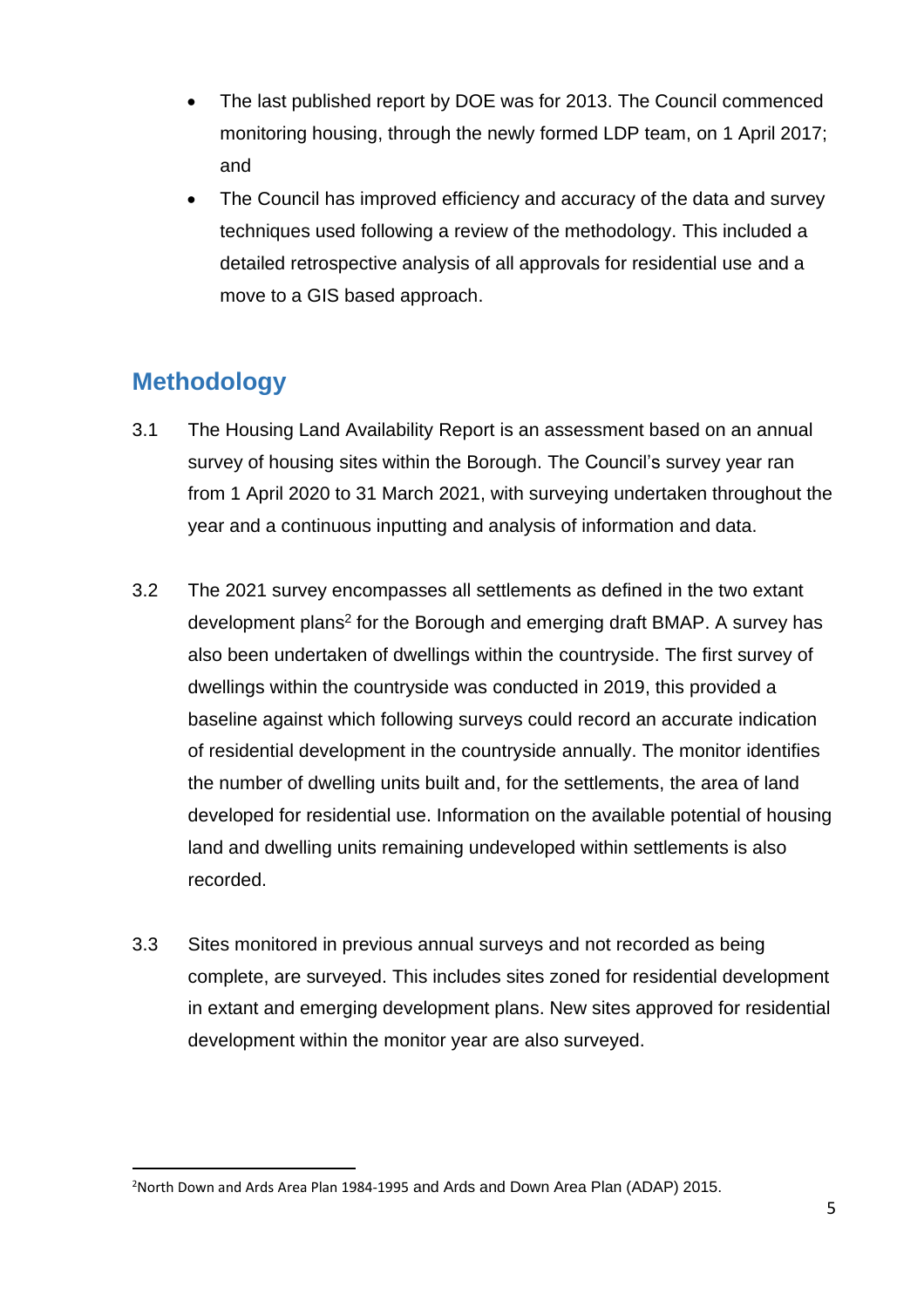- 3.4 Sites historically monitored, but which have now been developed for nonresidential development, are removed from the survey. Sites within settlements which were granted residential planning permission, but for which permission lapsed prior to the start date of 2020 and had not commenced development, have been archived. Exceptions apply for those sites with planning applications under consideration by the Council.
- 3.5 Within the countryside, the 2021 monitor no longer takes account of those sites for which permission lapsed prior to 2020 without development having commenced. These sites (and those referred to at paragraph 3.4 above) have been archived for information purposes and will not contribute to the statistics on existing housing land availability or remaining potential.
- 3.6 The housing monitor records net housing gain for each identified site where existing housing is replaced by additional new housing. For example, redevelopment of a site comprising of one dwelling for three dwellings results in a net gain of two dwelling units.
- 3.7 In situations where the number of dwellings for a site is unknown, but the area of the site is identified, an estimated density is used to calculate the housing potential of the site. This estimate is based on the characteristics of the site, the character of the area and prevailing density. Where this approach is not considered suitable, an average density (generally 25 units per hectare) will be applied to the site. On occasion, the actual density will vary from that estimated, resulting in potential variances between the actual available potential on the land and that estimated.
- 3.8 The Council's housing monitor is a continuous and evolving process, as such the methodology may be subject to further refinement. This may result in the yield for individual sites varying from year to year. However, this is unlikely to have a significant impact on the overall housing land availability.
- 3.9 It is acknowledged that some of the potential housing land may not be developed for residential purposes. This could be for a myriad of reasons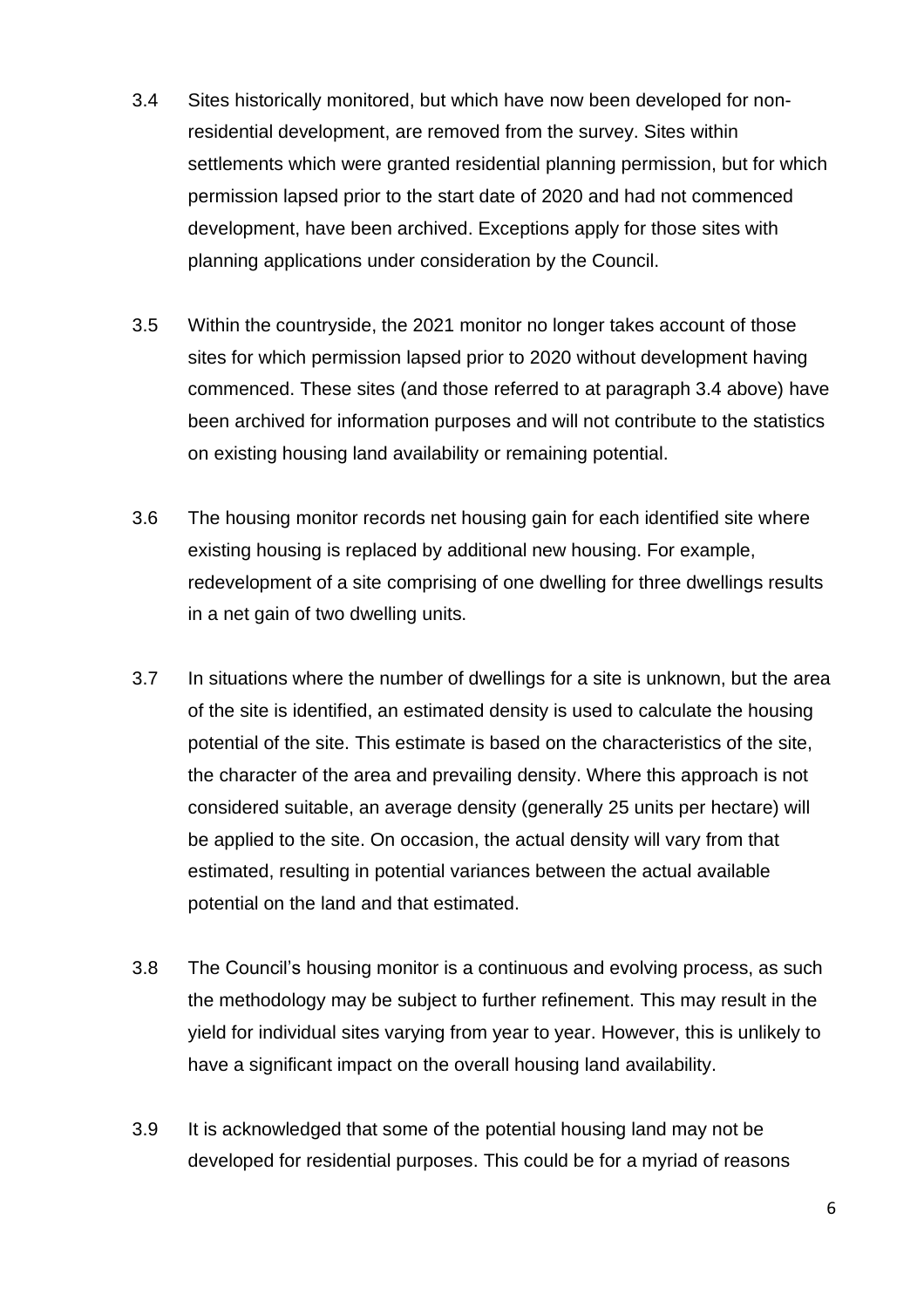including; development constraints, landowner reluctance to release the land for development or access arrangements etc. Where possible, these matters will be addressed further during the preparation of the Local Development Plan.

## <span id="page-6-0"></span>**Results and Analysis**

- 4.1 The subsequent summary tables and graph provide details of the supply of housing for Ards and North Down Borough following the completion of the 2021 housing monitor. The tables include details of the remaining housing land potential and the number of potential dwelling units that can be accommodated on this land.
- 4.2 The tables also include details of the number of housing units built within the Urban Footprint<sup>3</sup> and on Greenfield<sup>4</sup> sites outside the Urban Footprint. The number of dwellings built on land zoned for residential use is also included.

## **Housing Land Availability 2019/20 Results**

4.3 For comparison, Table 1 on pages 8 and 9, provides details of the 2019/2020 Housing Land Availability Report results. This shows 616 dwellings were built in Ards and North Down Borough between 1 April 2019 and 31 March 2020. The large towns of Bangor and Newtownards accounted for 311 residential units and within the small towns 161 dwellings were built. The villages had a total of 100 dwellings constructed within them and only one dwelling unit was built across the small settlements. Overall, 573 housing units were completed within the settlements on 27.3 hectares of land and there was remaining potential for 8185 units on 407.68 hectares.

 $3$  The RDS 2035 defines the Urban Footprint for towns as 'the continuous built-up area of the settlement'. Undeveloped zoned land at the edge of settlements is excluded from the definition. <sup>4</sup> Undeveloped land outside the Urban Footprint.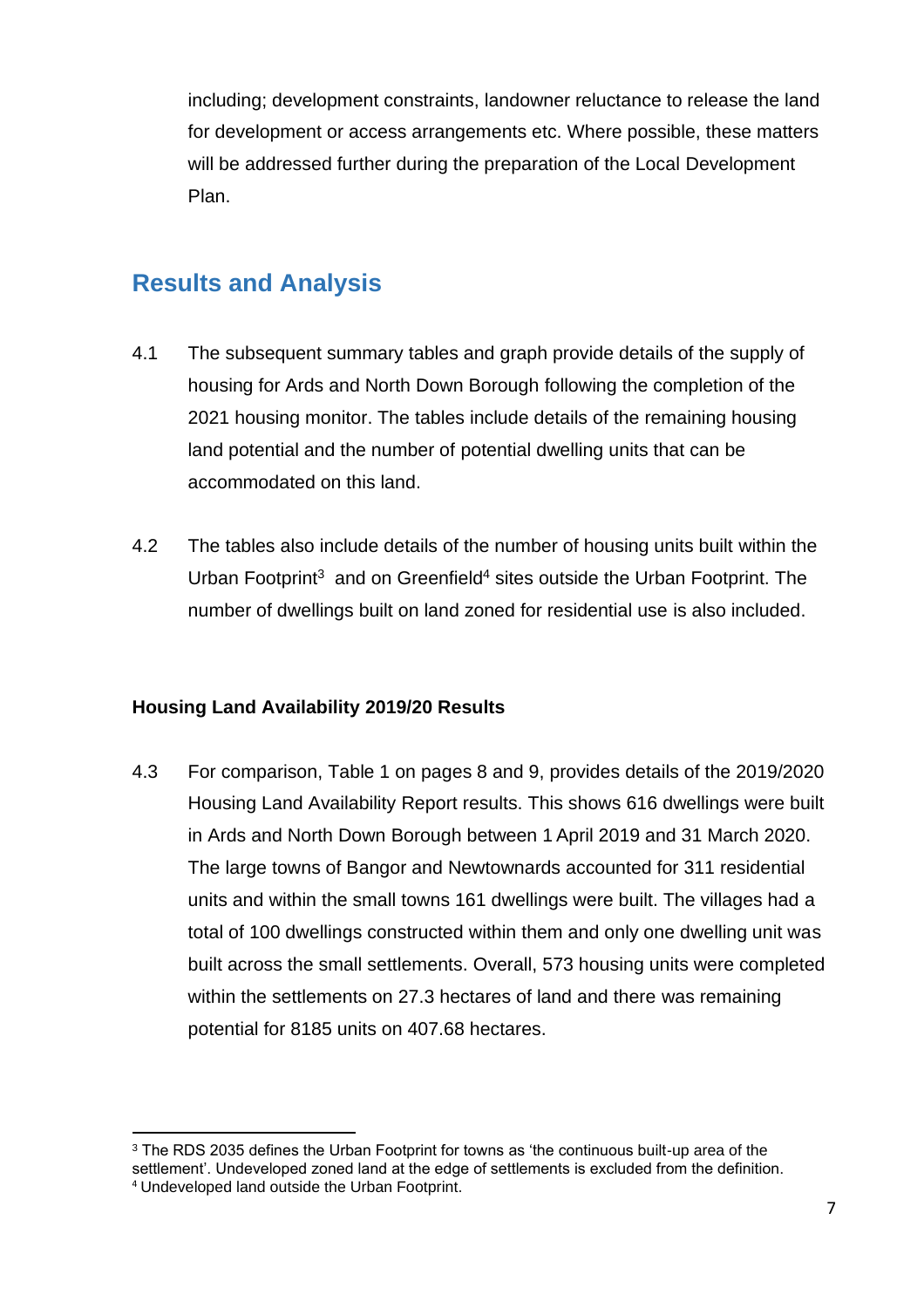4.4 The 2019/20 Housing Land Availability Study included the first precise study of housing completions within the countryside. This demonstrated 43 dwellings were built throughout the year in the countryside. There was a remaining potential of 286 units in the countryside, equalling 3.38% of the overall remaining potential in the Borough.

| <b>Housing Land Availability Study 2019-</b><br>2020 | <b>Built</b>   |             | <b>Remaining Potential</b> |                  |           |  |
|------------------------------------------------------|----------------|-------------|----------------------------|------------------|-----------|--|
|                                                      | No.            | Area (ha)   | No.                        | <b>Overall %</b> | Area (ha) |  |
| <b>Large Towns</b>                                   |                |             |                            |                  |           |  |
| <b>Bangor</b>                                        | 203            | 8.87        | 1301                       | 15.36%           | 53.23     |  |
| <b>Newtownards</b>                                   | 108            | 5.85        | 3437                       | 40.57%           | 165.23    |  |
| <b>Large Towns Total</b>                             | 311            | 14.72       | 4738                       | 55.93%           | 218.46    |  |
|                                                      |                |             |                            |                  |           |  |
| <b>Small Towns</b>                                   |                |             |                            |                  |           |  |
| Comber                                               | 44             | 2.1         | 1160                       | 13.69%           | 55.97     |  |
| <b>Donaghadee</b>                                    | 82             | 4.05        | 637                        | 7.52%            | 34.32     |  |
| Holywood                                             | 35             | 1.07        | 214                        | 2.53%            | 20.71     |  |
| <b>Small Towns Total</b>                             | 161            | 7.22        | 2011                       | 23.74%           | 111       |  |
|                                                      |                |             |                            |                  |           |  |
| <b>Villages</b>                                      |                |             |                            |                  |           |  |
| <b>Balloo</b>                                        | 0              | $\mathbf 0$ | 11                         | 0.13%            | 1.47      |  |
| <b>Ballygowan</b>                                    | 12             | 0.4         | 72                         | 0.85%            | 2.95      |  |
| <b>Ballyhalbert</b>                                  | 16             | 1.08        | 236                        | 2.79%            | 11.66     |  |
| <b>Ballywalter</b>                                   | 9              | 0.27        | 15                         | 0.18%            | 0.09      |  |
| <b>Carrowdore</b>                                    | 4              | 0.25        | 150                        | 1.77%            | 6.46      |  |
| Cloughey                                             | 5              | 1.23        | 52                         | 0.61%            | 2.32      |  |
| Crawfordsburn                                        | $\mathbf 0$    | $\mathbf 0$ | 55                         | 0.65%            | 4.46      |  |
| Greyabbey                                            | $\mathbf 0$    | $\mathbf 0$ | 10                         | 0.12%            | 1.09      |  |
| Groomsport                                           | $\overline{2}$ | 0.07        | 10                         | 0.12%            | 0.22      |  |
| <b>Helen's Bay</b>                                   | $\mathbf{1}$   | 0.25        | 11                         | 0.13%            | 0.87      |  |
| Killinchy                                            | $\mathbf 0$    | $\bf{0}$    | 3                          | 0.04%            | 0.39      |  |
| <b>Kircubbin</b>                                     | $\mathbf 0$    | $\mathbf 0$ | 32                         | 0.38%            | 0.99      |  |
| <b>Millisle</b>                                      | 5              | 0.1         | 200                        | 2.36%            | 8.42      |  |
| Portaferry                                           | $\pmb{0}$      | $\bf{0}$    | 198                        | 2.34%            | 10.25     |  |

## **Table 1: Housing Land Availability Study 2019-2020**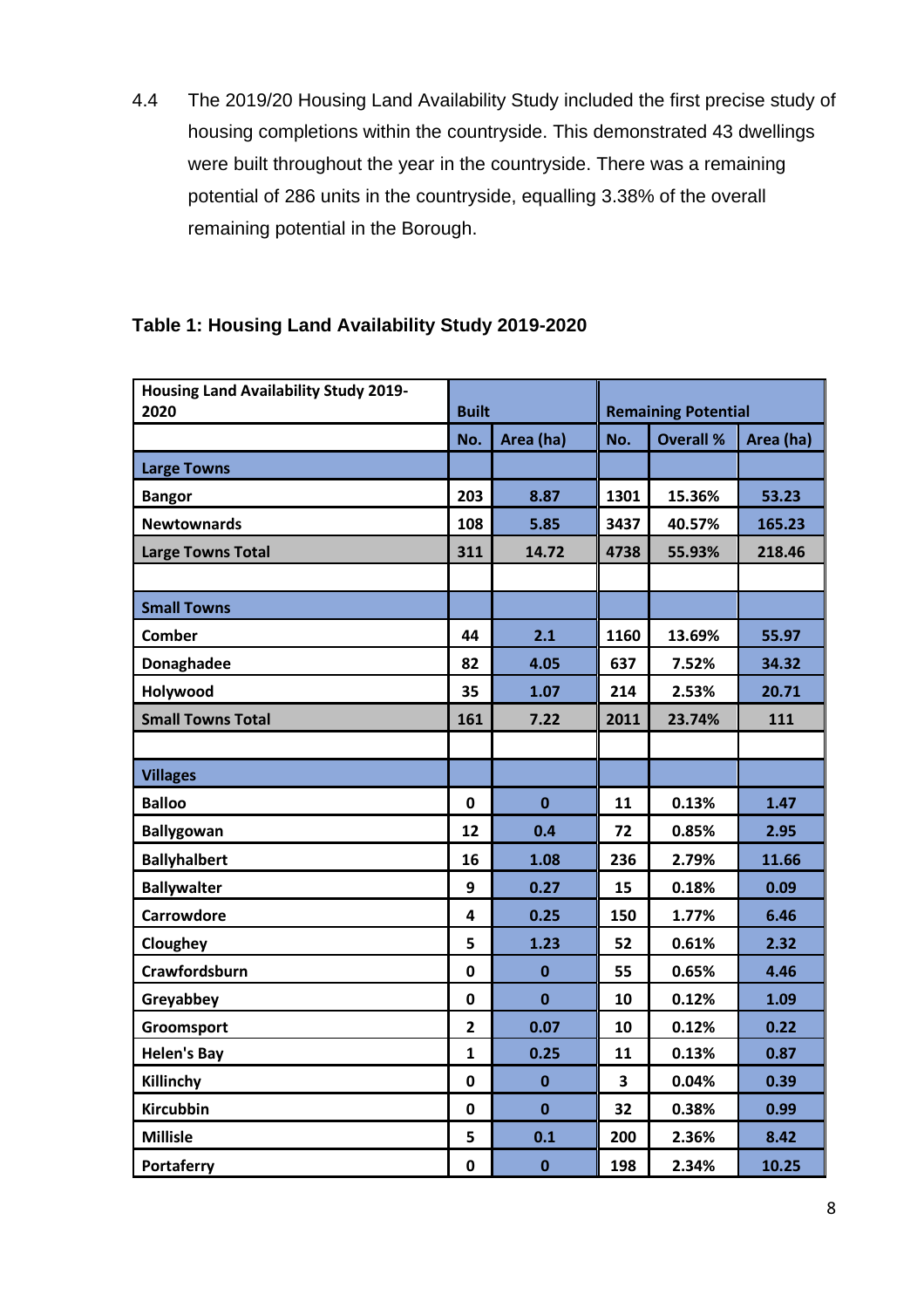| Portavogie                      | 46           | 1.31     | 209          | 2.47%  | 11.16        |
|---------------------------------|--------------|----------|--------------|--------|--------------|
| <b>Seahill</b>                  | 0            | $\bf{0}$ | 11           | 0.13%  | 1.74         |
| Whiterock                       | 0            | $\bf{0}$ | 35           | 0.41%  | 3.84         |
| <b>Villages Total</b>           | 100          | 4.96     | 1310         | 15.46% | 68.38        |
|                                 |              |          |              |        |              |
| <b>Small Settlements</b>        |              |          |              |        |              |
| <b>Ardmillan</b>                | 0            | $\bf{0}$ | 24           | 0.28%  | 1.31         |
| <b>Ballybarnes</b>              | 0            | $\bf{0}$ | 4            | 0.05%  | 0.59         |
| <b>Ballyboley</b>               | 0            | $\bf{0}$ | $\mathbf{1}$ | 0.01%  | 0.34         |
| <b>Ballycranbeg</b>             | 0            | $\bf{0}$ | 4            | 0.05%  | 0.1          |
| <b>Ballydrain</b>               | $\mathbf{1}$ | 0.4      | $\mathbf 0$  | 0.00%  | $\bf{0}$     |
| Ballyeasborough                 | 0            | $\bf{0}$ | $\mathbf 0$  | 0.00%  | $\bf{0}$     |
| <b>Ballyfrenis</b>              | 0            | $\bf{0}$ | 16           | 0.19%  | 1.28         |
| <b>Ballygalget</b>              | 0            | $\bf{0}$ | $\mathbf{2}$ | 0.02%  | 0.43         |
| <b>Ballystockart</b>            | 0            | $\bf{0}$ | $\mathbf 0$  | 0.00%  | $\mathbf 0$  |
| Cotton                          | 0            | $\bf{0}$ | 3            | 0.04%  | 0.15         |
| Craigantlet                     | 0            | $\bf{0}$ | $\mathbf{1}$ | 0.01%  | 0.08         |
| Glastry                         | 0            | $\bf{0}$ | 11           | 0.13%  | 1.44         |
| <b>Gray's Park</b>              | 0            | $\bf{0}$ | $\mathbf 0$  | 0.00%  | $\mathbf 0$  |
| Kilmood                         | 0            | $\bf{0}$ | $\mathbf 0$  | 0.00%  | $\mathbf{0}$ |
| Kirkistown                      | 0            | $\bf{0}$ | 9            | 0.11%  | $1.2$        |
| Lisbane                         | 0            | $\bf{0}$ | 11           | 0.13%  | 0.67         |
| <b>Loughries</b>                | 0            | $\bf{0}$ | 10           | 0.12%  | 0.34         |
| <b>Orlock</b>                   | 0            | $\bf{0}$ | $\mathbf{2}$ | 0.02%  | 0.21         |
| <b>Rubane</b>                   | 0            | $\bf{0}$ | 24           | 0.28%  | 1.54         |
| <b>Six Road Ends</b>            | 0            | $\bf{0}$ | 4            | 0.05%  | 0.16         |
| <b>Small Settlements Total</b>  | $\mathbf{1}$ | 0.4      | 126          | 1.49%  | 9.84         |
|                                 |              |          |              |        |              |
| <b>Urban Total</b>              | 573          | 27.3     | 8185         | 96.62% | 407.68       |
|                                 |              |          |              |        |              |
| <b>Dwellings in Countryside</b> | 43           | N/A      | 286          | 3.38%  | N/A          |
|                                 |              |          |              |        |              |
| <b>Overall Total</b>            | 616          | N/A      | 8471         | 100%   | N/A          |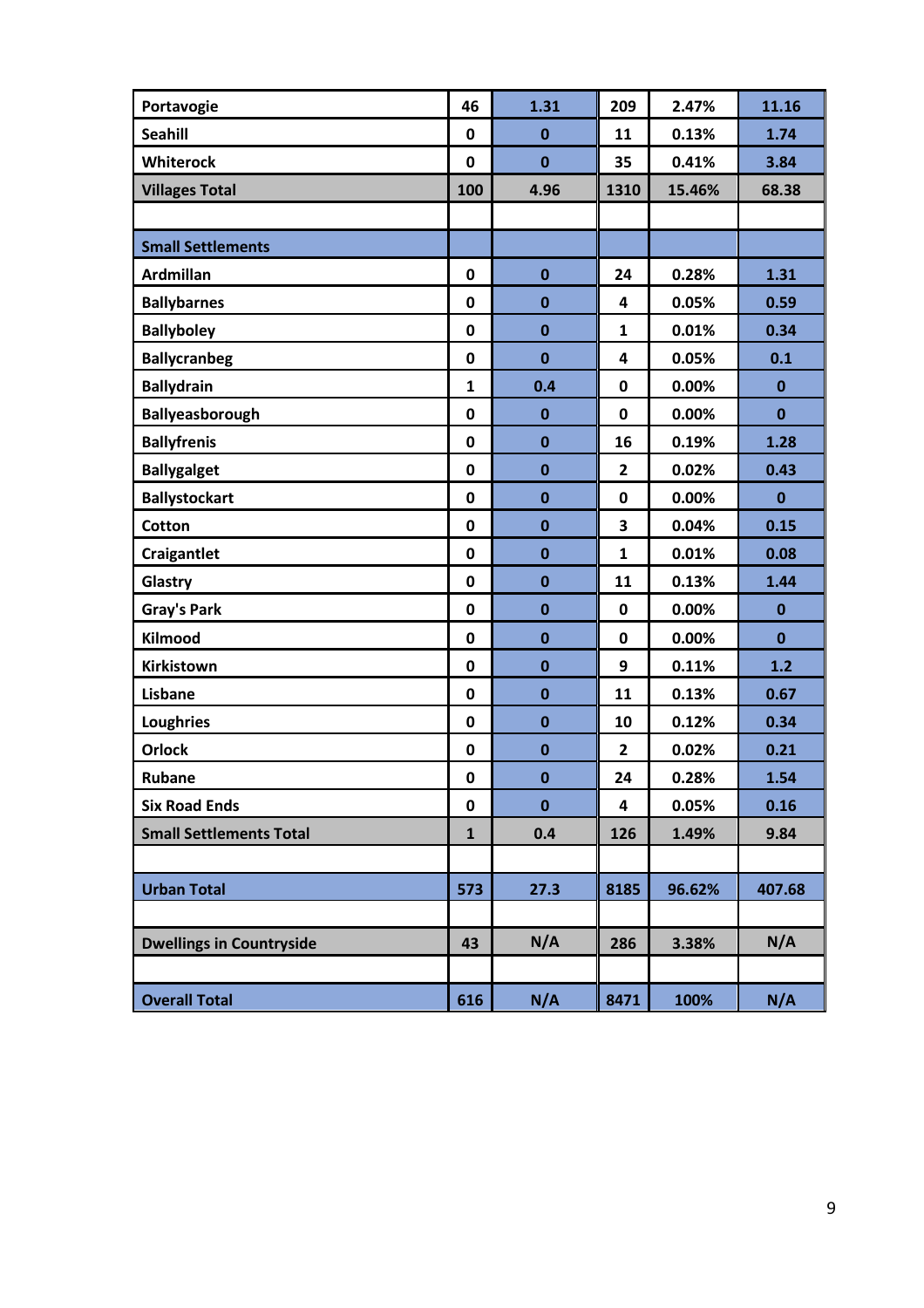#### **Housing Land Availability 2020/21 Results**

- 4.5 Table 2, pages 11 and 12, provides details of the 2020/2021 Housing Land Availability Report results. This shows 543 dwellings were built in Ards and North Down Borough between 1 April 2020 and 31 March 2021. This is a reduction of 73 (11.85%) residential units from the 2019/20 total completions.
- 4.6 The large towns of Bangor and Newtownards accounted for 307 residential units and within the small towns 142 dwellings were built. The villages had 54 dwellings constructed across them and 10 residential units were built across the small settlements. Overall, 513 housing units were completed within the settlements on 24.33 hectares of land with remaining potential for 7727 units on 383.3 hectares. The remaining potential within the settlements is 96.45% of the overall remaining potential within the Borough.
- 4.7 Housing completions within the countryside totalled 30 dwellings and following the survey there were 284 potential units remaining in the countryside, 3.55% of the overall remaining potential within the Borough.
- 4.8 Bangor has a remaining potential of 1118 units, 13.96% of the overall remaining potential, on 45.49 hectares of land. Following the 2019/20 survey Bangor had a remaining potential of 1301 units (15.36%). Newtownards has a remaining potential of 3315 units, 41.38% of the overall remaining potential, on 157.41 hectares of land. Following the 2019/20 survey Newtownards had a remaining housing potential of 3427 units (40.57%).
- 4.9 The small towns of Comber (56 units built), Donaghadee (51 units built) and Holywood (35 units built) accounted for development of 6.04 hectares of land. Comber (1128) has the largest remaining potential of the small towns, this equates to 14.08% of the overall total potential. The 1128 units remaining in Comber is higher than the remaining potential of 1118 within Bangor, 13.96% of the overall total potential.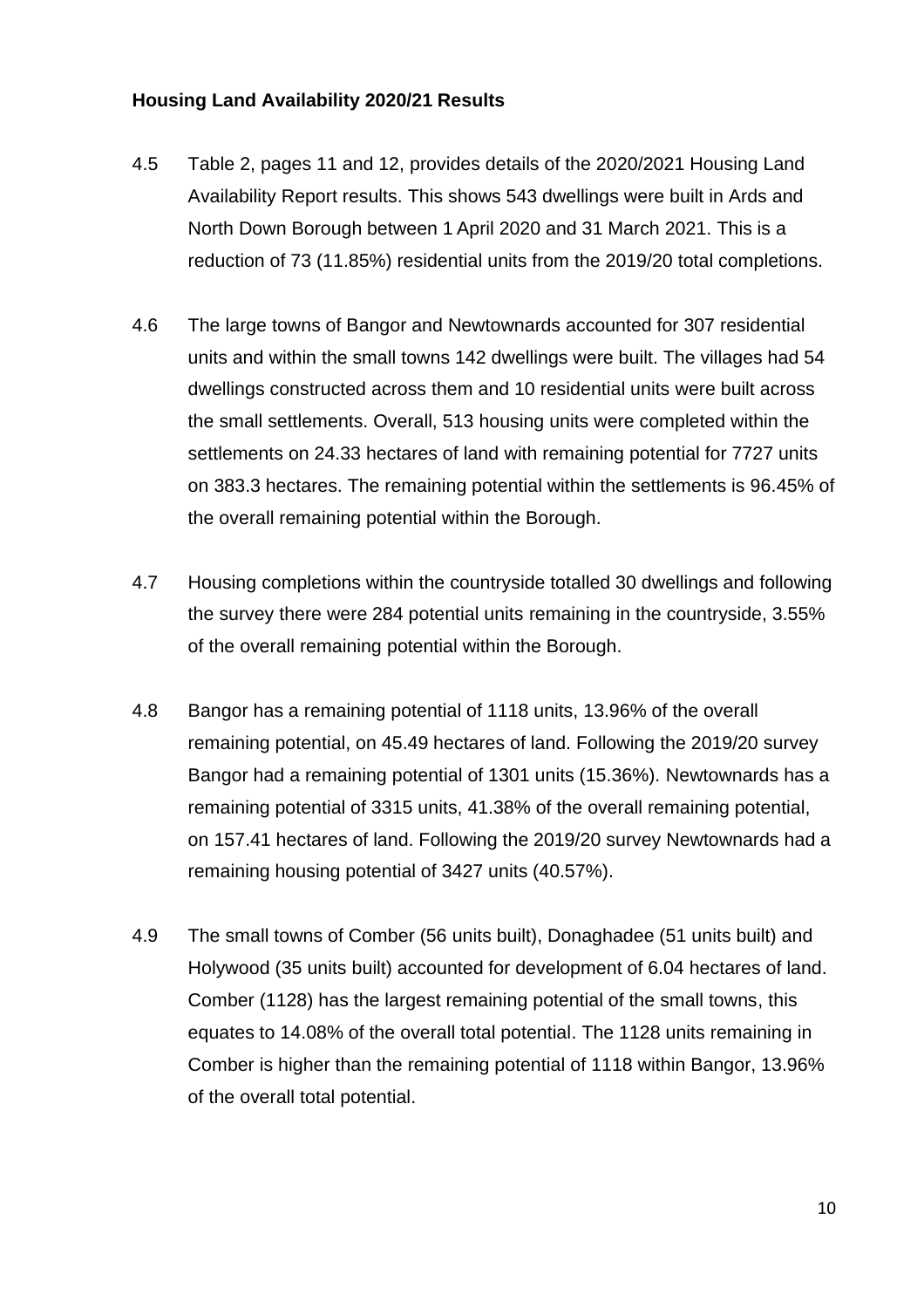| Housing Land Availability Study 2020-2021 | <b>Built</b>            |              | <b>Remaining Potential</b> |                  |           |  |  |
|-------------------------------------------|-------------------------|--------------|----------------------------|------------------|-----------|--|--|
|                                           | No.                     | Area (ha)    | No.                        | <b>Overall %</b> | Area (ha) |  |  |
| <b>Large Towns</b>                        |                         |              |                            |                  |           |  |  |
| <b>Bangor</b>                             | 171                     | 7.68         | 1118                       | 13.96%           | 45.49     |  |  |
| <b>Newtownards</b>                        | 136                     | 7.36         | 3315                       | 41.38%           | 157.41    |  |  |
|                                           |                         |              |                            |                  |           |  |  |
| <b>Large Towns Total</b>                  | 307                     | 15.04        | 4433                       | 55.34%           | 202.9     |  |  |
|                                           |                         |              |                            |                  |           |  |  |
| <b>Small Towns</b>                        |                         |              |                            |                  |           |  |  |
| Comber                                    | 56                      | 1.86         | 1128                       | 14.08%           | 55.14     |  |  |
| Donaghadee                                | 51                      | 2.46         | 595                        | 7.43%            | 31.98     |  |  |
| Holywood                                  | 35                      | 1.72         | 191                        | 2.38%            | 19.46     |  |  |
|                                           |                         |              |                            |                  |           |  |  |
| <b>Small Towns Total</b>                  | 142                     | 6.04         | 1914                       | 23.89%           | 106.58    |  |  |
|                                           |                         |              |                            |                  |           |  |  |
| <b>Villages</b>                           |                         |              |                            |                  |           |  |  |
| <b>Balloo</b>                             | $\mathbf 0$             | $\mathbf 0$  | 6                          | 0.07%            | 0.37      |  |  |
| <b>Ballygowan</b>                         | $\overline{7}$          | 0.12         | 81                         | 1.01%            | 3.36      |  |  |
| <b>Ballyhalbert</b>                       | $\mathbf 0$             | $\mathbf 0$  | 236                        | 2.95%            | 11.66     |  |  |
| <b>Ballywalter</b>                        | $\mathbf 0$             | $\mathbf{0}$ | 41                         | 0.51%            | 1.06      |  |  |
| Carrowdore                                | 6                       | 0.2          | 144                        | 1.80%            | 6.26      |  |  |
| Cloughey                                  | 1                       | 0.03         | 51                         | 0.64%            | 2.29      |  |  |
| Crawfordsburn                             | 17                      | 1.12         | 34                         | 0.42%            | 2.9       |  |  |
| Greyabbey                                 | $\mathbf 0$             | $\mathbf 0$  | 11                         | 0.14%            | 1.1       |  |  |
| Groomsport                                | $\mathbf 0$             | $\mathbf{0}$ | 10                         | 0.12%            | 0.24      |  |  |
| <b>Helen's Bay</b>                        | $\overline{2}$          | 0.17         | 8                          | 0.10%            | 0.6       |  |  |
| Killinchy                                 | $\pmb{0}$               | $\bf{0}$     | $\mathbf{2}$               | 0.02%            | 0.32      |  |  |
| <b>Kircubbin</b>                          | $\mathbf 0$             | $\mathbf 0$  | 23                         | 0.29%            | 0.39      |  |  |
| <b>Millisle</b>                           | 10                      | 0.17         | 179                        | 2.23%            | 8.28      |  |  |
| <b>Portaferry</b>                         | 5                       | 0.57         | 184                        | 2.30%            | 9.07      |  |  |
| Portavogie                                | $\overline{\mathbf{4}}$ | 0.04         | 205                        | 2.56%            | 11.12     |  |  |
| <b>Seahill</b>                            | $\overline{2}$          | 0.29         | 10                         | 0.12%            | 1.75      |  |  |
| <b>Whiterock</b>                          | $\pmb{0}$               | $\bf{0}$     | 35                         | 0.44%            | 3.58      |  |  |
|                                           |                         |              |                            |                  |           |  |  |
| <b>Villages Total</b>                     | 54                      | 2.71         | 1260                       | 15.72%           | 64.35     |  |  |
|                                           |                         |              |                            |                  |           |  |  |
| <b>Small Settlements</b>                  |                         |              |                            |                  |           |  |  |
| <b>Ardmillan</b>                          | $\mathbf 0$             | $\mathbf 0$  | 20                         | 0.25%            | 1.23      |  |  |
| <b>Ballybarnes</b>                        | $\pmb{0}$               | $\mathbf 0$  | $\overline{2}$             | 0.02%            | 0.28      |  |  |

## **Table 2: Housing Land Availability Study 2020-2021**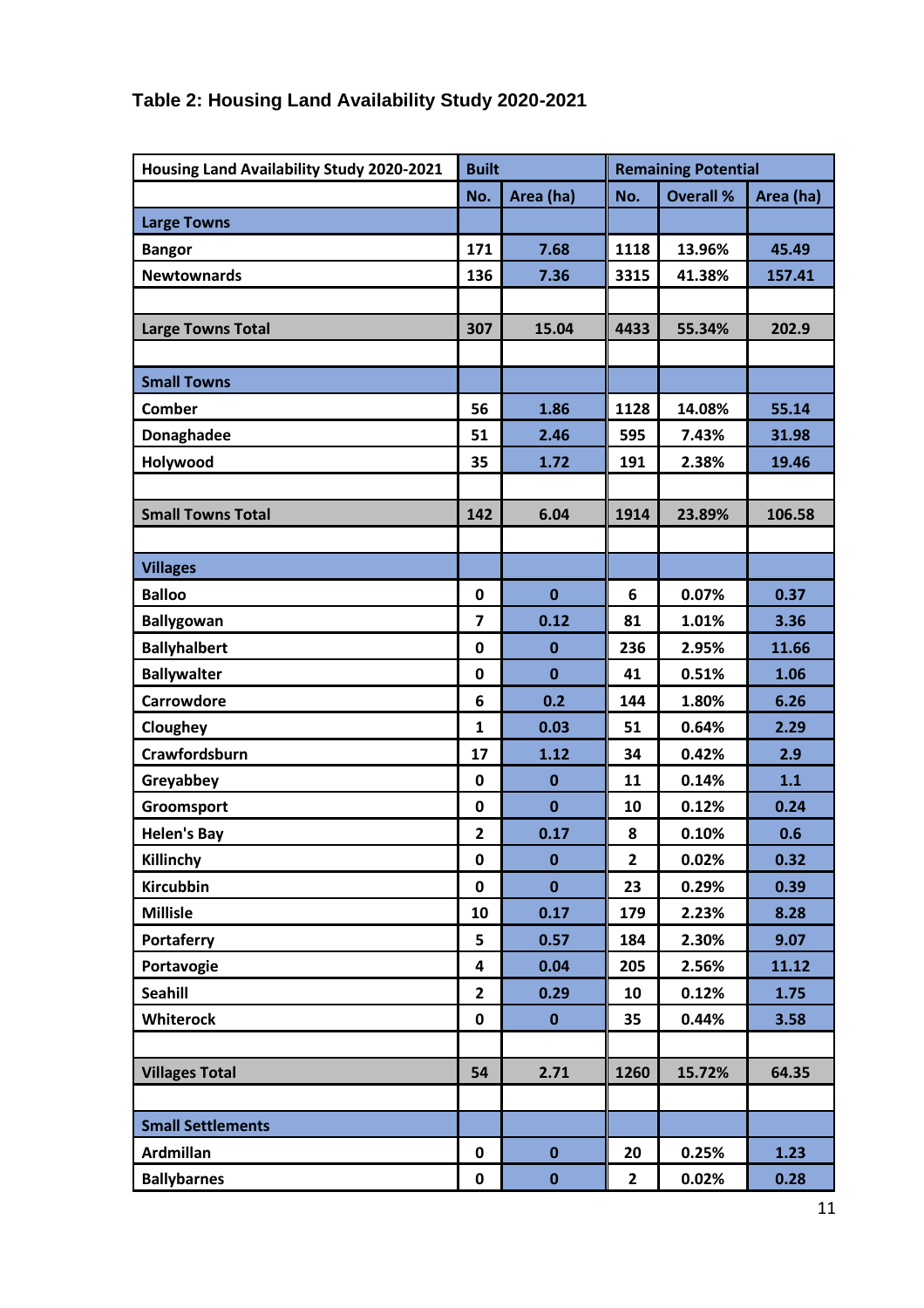| <b>Ballyboley</b>               | $\mathbf 0$  | $\mathbf{0}$ | $\mathbf{1}$   | 0.01%  | 0.34         |
|---------------------------------|--------------|--------------|----------------|--------|--------------|
| <b>Ballycranbeg</b>             | 4            | 0.1          | $\mathbf 0$    | 0.00%  | $\bf{0}$     |
| <b>Ballydrain</b>               | $\mathbf 0$  | $\mathbf{0}$ | $\mathbf 0$    | 0.00%  | $\mathbf{0}$ |
| Ballyeasborough                 | $\mathbf 0$  | $\mathbf 0$  | $\mathbf 0$    | 0.00%  | $\mathbf 0$  |
| <b>Ballyfrenis</b>              | 0            | $\mathbf{0}$ | 16             | 0.20%  | 1.28         |
| <b>Ballygalget</b>              | $\mathbf{1}$ | 0.27         | $\mathbf{1}$   | 0.01%  | 0.16         |
| <b>Ballystockart</b>            | $\mathbf 0$  | $\mathbf 0$  | $\mathbf 0$    | 0.00%  | $\mathbf{0}$ |
| <b>Cotton</b>                   | $\mathbf 0$  | $\mathbf{0}$ | 3              | 0.04%  | 0.15         |
| <b>Craigantlet</b>              | $\mathbf 0$  | $\mathbf 0$  | $\mathbf{1}$   | 0.01%  | 0.08         |
| Glastry                         | $\mathbf 0$  | $\mathbf 0$  | 11             | 0.14%  | 1.44         |
| <b>Gray's Park</b>              | $\mathbf 0$  | $\mathbf 0$  | $\mathbf 0$    | 0.00%  | $\bf{0}$     |
| Kilmood                         | 0            | $\mathbf 0$  | 0              | 0.00%  | $\mathbf{0}$ |
| <b>Kirkistown</b>               | $\mathbf 0$  | $\mathbf{0}$ | 19             | 0.24%  | 1.8          |
| Lisbane                         | 0            | $\mathbf 0$  | 11             | 0.14%  | 0.66         |
| <b>Loughries</b>                | 5            | 0.17         | 5              | 0.06%  | 0.17         |
| <b>Orlock</b>                   | $\mathbf 0$  | $\mathbf{0}$ | $\overline{2}$ | 0.02%  | 0.21         |
| <b>Rubane</b>                   | 0            | $\mathbf 0$  | 28             | 0.35%  | 1.67         |
| <b>Six Road Ends</b>            | 0            | $\mathbf 0$  | $\mathbf 0$    | 0.00%  | $\mathbf 0$  |
|                                 |              |              |                |        |              |
| <b>Small Settlements Total</b>  | 10           | 0.54         | 120            | 1.50%  | 9.47         |
|                                 |              |              |                |        |              |
| <b>Urban Total</b>              | 513          | 24.33        | 7727           | 96.45% | 383.3        |
|                                 |              |              |                |        |              |
| <b>Dwellings in Countryside</b> | 30           | N/A          | 284            | 3.55%  | N/A          |
|                                 |              |              |                |        |              |
| <b>Overall Total</b>            | 543          | N/A          | 8011           | 100%   | N/A          |

4.10 Donaghadee (595) totals 7.43% of the overall remaining potential and Holywood (191) accounts for only 2.38%. The lower remaining potential for Holywood appears to reflect the environmental and physical constraints on outward development for the town, the character of the town, reliance on committed housing zonings in emerging draft BMAP and a lack of opportunities for brownfield<sup>5</sup> development compared to the other small towns

<sup>&</sup>lt;sup>5</sup> This is sometimes referred to as Previously Developed Land being land that is, or was, occupied by a permanent structure within a defined settlement limit. The term may encompass vacant or derelict lands, infill sites, land occupied by redundant or underused buildings, a piece of industrial or commercial property that is abandoned or underused and often environmentally contaminated. The following are excluded from the definition of previously development land: open space of public value as defined in Planning Policy Statement 8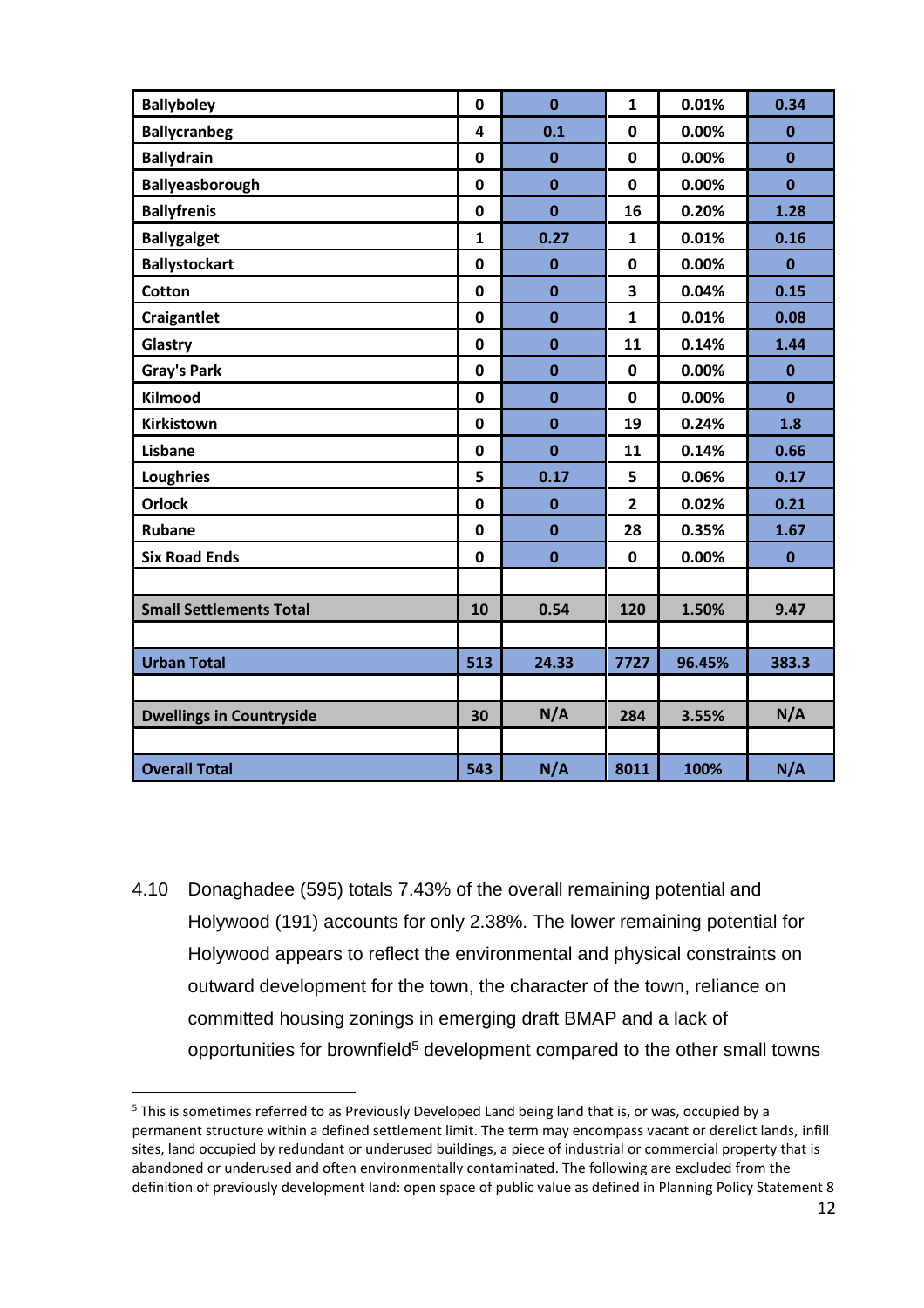Comber and Donaghadee. The small towns have 23.89% (1914) of the overall remaining housing potential, on 106.58 hectares of land. Following the 2019/20 survey the small towns accounted for 2098 remaining residential units (26.19%).

**Figure 1: 2020/2021 Remaining Potential by Location – extant Settlement Hierarchy (including small settlements designated within adopted BMAP) and Countryside**



4.11 Examination of the village tier indicates a lower quantity of residential properties developed. Only 54 dwellings were built within the villages during the 2020/21 monitor year compared to 100 dwellings built in 2019/20. Crawfordsburn (17) saw the highest number of dwellings built within the village tier, followed by Millisle (10). Several of the villages, including Balloo,

<sup>&#</sup>x27;Open Space, Sport and Outdoor Recreation'; and the gardens of dwellings and apartments (broadly defined as those areas within the curtilage of a dwelling not containing buildings).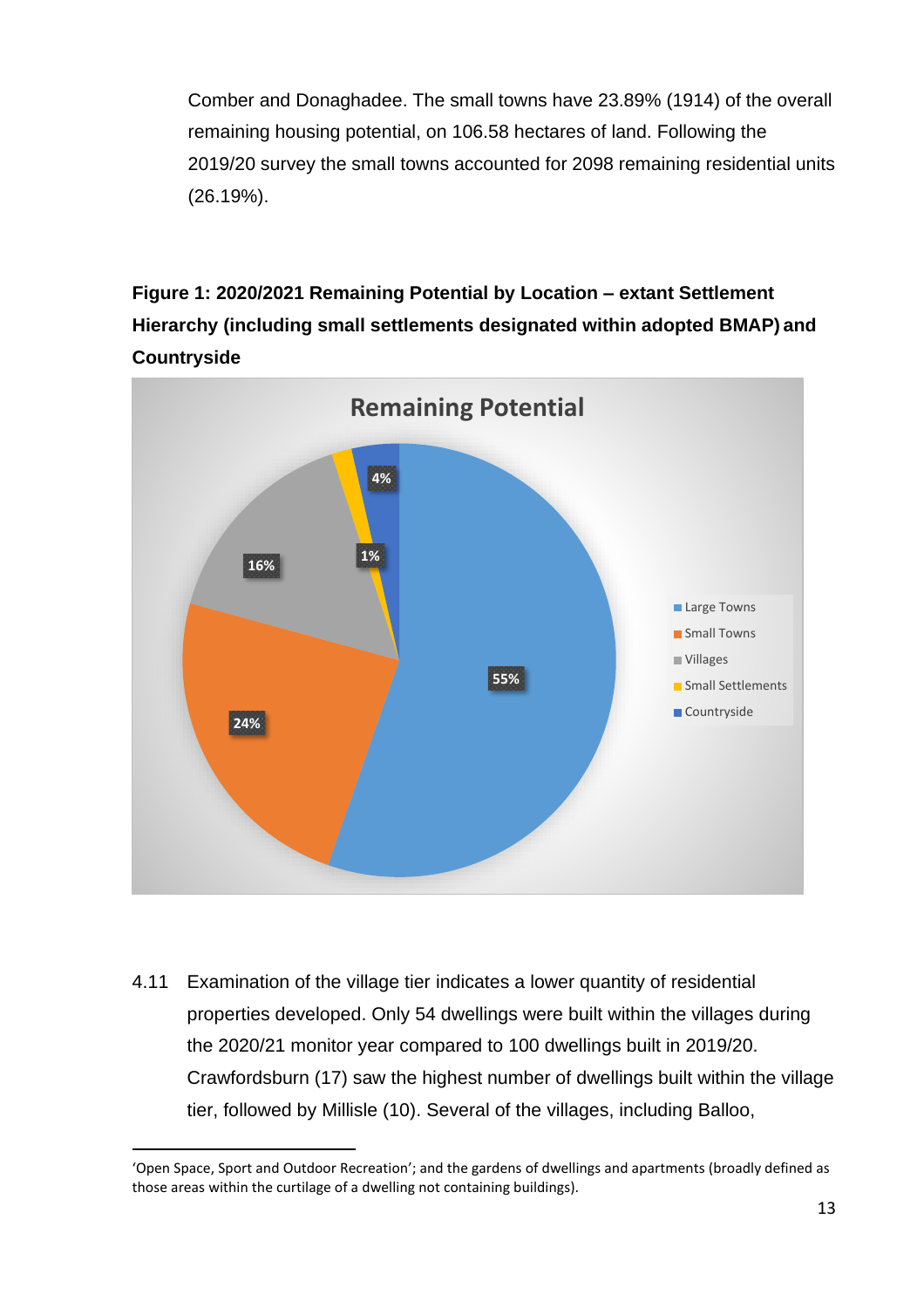Ballyhalbert, Groomsport, Killinchy and Kircubbin, had no dwellings built. The villages accounted for 1310 (15.46%) potential housing units following the 2019/20 monitor. Following the 2020/21 survey potential remained for 1260 (15.72%) housing units within the villages. Ballyhalbert (236), Portavogie (205) and Portaferry (184) have the largest remaining potential within the villages.

4.12 Within the small settlements only 10 dwelling units were built. Ballycranbeg (4), Loughries (5) and Ballygalget (1) were the only small settlements to have any dwellings constructed within them. The small settlement tier accounts for 120 potential housing units, equalling only 1.50% of the remaining total.

#### **Distribution of Urban Footprint and Greenfield Sites**

- 4.13 The distribution of housing built within the urban footprints of settlements, or on greenfield sites of the applicable settlements within Ards and North Down Borough is presented in Table 3, page 15. This demonstrates 152 dwellings were built on greenfield sites within the large and small towns. This equates to 34% of the overall number of houses built within the large and small towns. Newtownards (62) had the highest proportion of dwellings built on greenfield sites. Bangor (143) had the highest number of dwellings built within the Urban Footprint.
- 4.14 Within the small towns, Comber and Donaghadee both had 31 residential units built on greenfield sites. Comber and Donaghadee were also the only settlements, large or small town, to have developed more dwellings on greenfield sites than in the urban footprint. Holywood was the only town, large or small, to have had no residential properties developed on greenfield sites.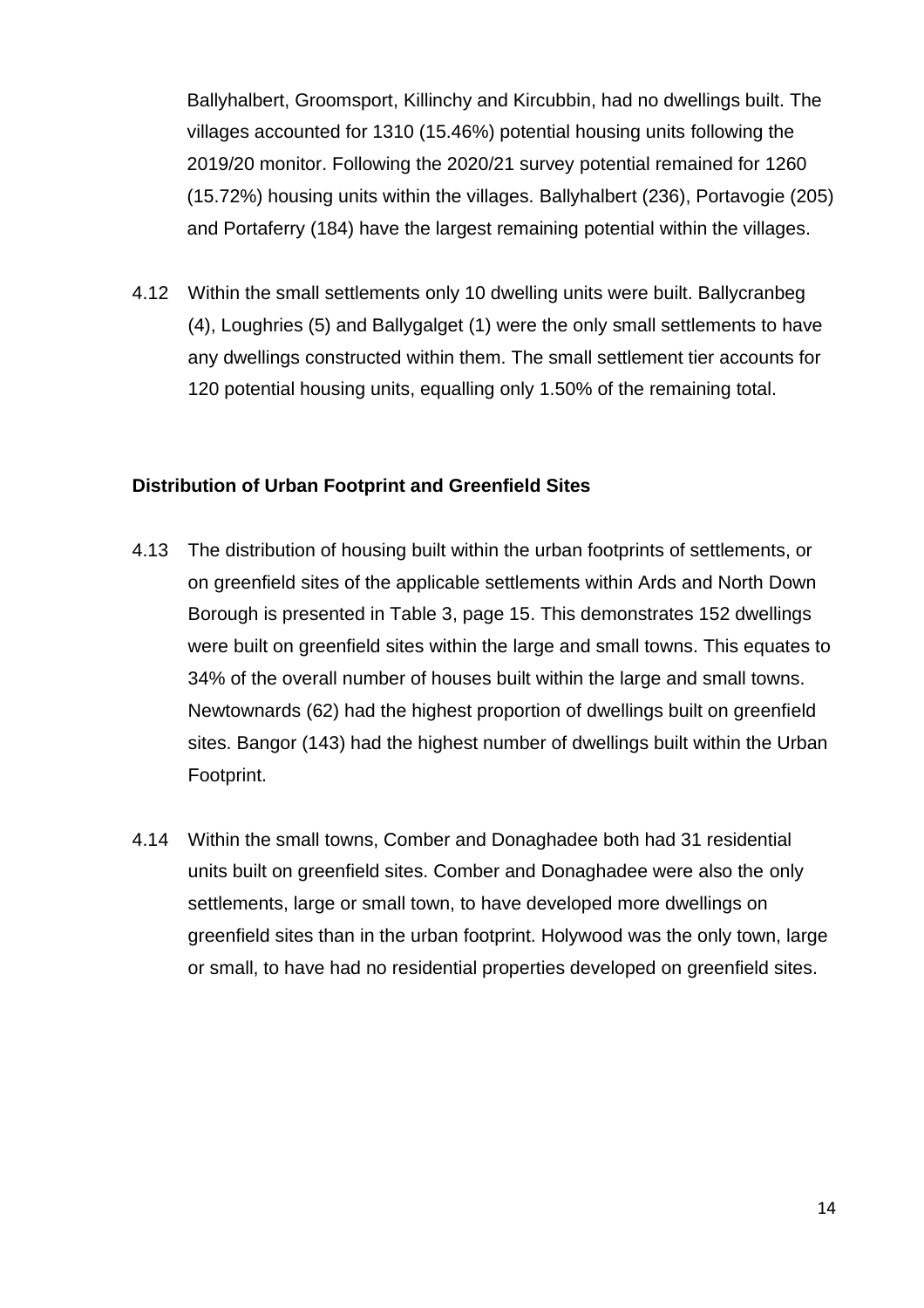## **Table 3: Location of built housing units (Urban Footprint or Greenfield) 2020-21**

| <b>Housing Land Availability Study 2020-</b> |              |           |                   |                   |                  |                  |                   |                  |  |  |
|----------------------------------------------|--------------|-----------|-------------------|-------------------|------------------|------------------|-------------------|------------------|--|--|
| 2021                                         | <b>Built</b> |           | <b>Location</b>   |                   |                  |                  |                   |                  |  |  |
|                                              |              |           |                   | <b>Settlement</b> |                  | <b>Urban</b>     | <b>Settlement</b> |                  |  |  |
|                                              | No.          | Area (ha) | <b>Greenfield</b> | %                 | <b>Overall %</b> | <b>Footprint</b> | %                 | <b>Overall %</b> |  |  |
| <b>Large Towns</b>                           |              |           |                   |                   |                  |                  |                   |                  |  |  |
| <b>Bangor</b>                                | 171          | 7.68      | 28                | 16%               | 6%               | 143              | 84%               | 32%              |  |  |
| <b>Newtownards</b>                           | 136          | 7.36      | 62                | 46%               | 14%              | 74               | 54%               | 16%              |  |  |
| <b>Large Towns Total</b>                     | 307          | 15.04     | 90                | 29%               | 20%              | 217              | 71%               | 48%              |  |  |
|                                              |              |           |                   |                   |                  |                  |                   |                  |  |  |
| <b>Small Towns</b>                           |              |           |                   |                   |                  |                  |                   |                  |  |  |
| <b>Comber</b>                                | 56           | 1.86      | 31                | 55%               | 7%               | 25               | 45%               | 6%               |  |  |
| Donaghadee                                   | 51           | 2.46      | 31                | 61%               | 7%               | 20               | 39%               | 4%               |  |  |
| Holywood                                     | 35           | 1.72      | $\mathbf{0}$      | 0%                | 0%               | 35               | 100%              | 8%               |  |  |
| <b>Small Towns Total</b>                     | 142          | 6.04      | 62                | 44%               | 14%              | 80               | 56%               | 18%              |  |  |
|                                              |              |           |                   |                   |                  |                  |                   |                  |  |  |
| <b>Overall Total</b>                         | 449          | 21.08     | 152               |                   | 34%              | 297              |                   | 66%              |  |  |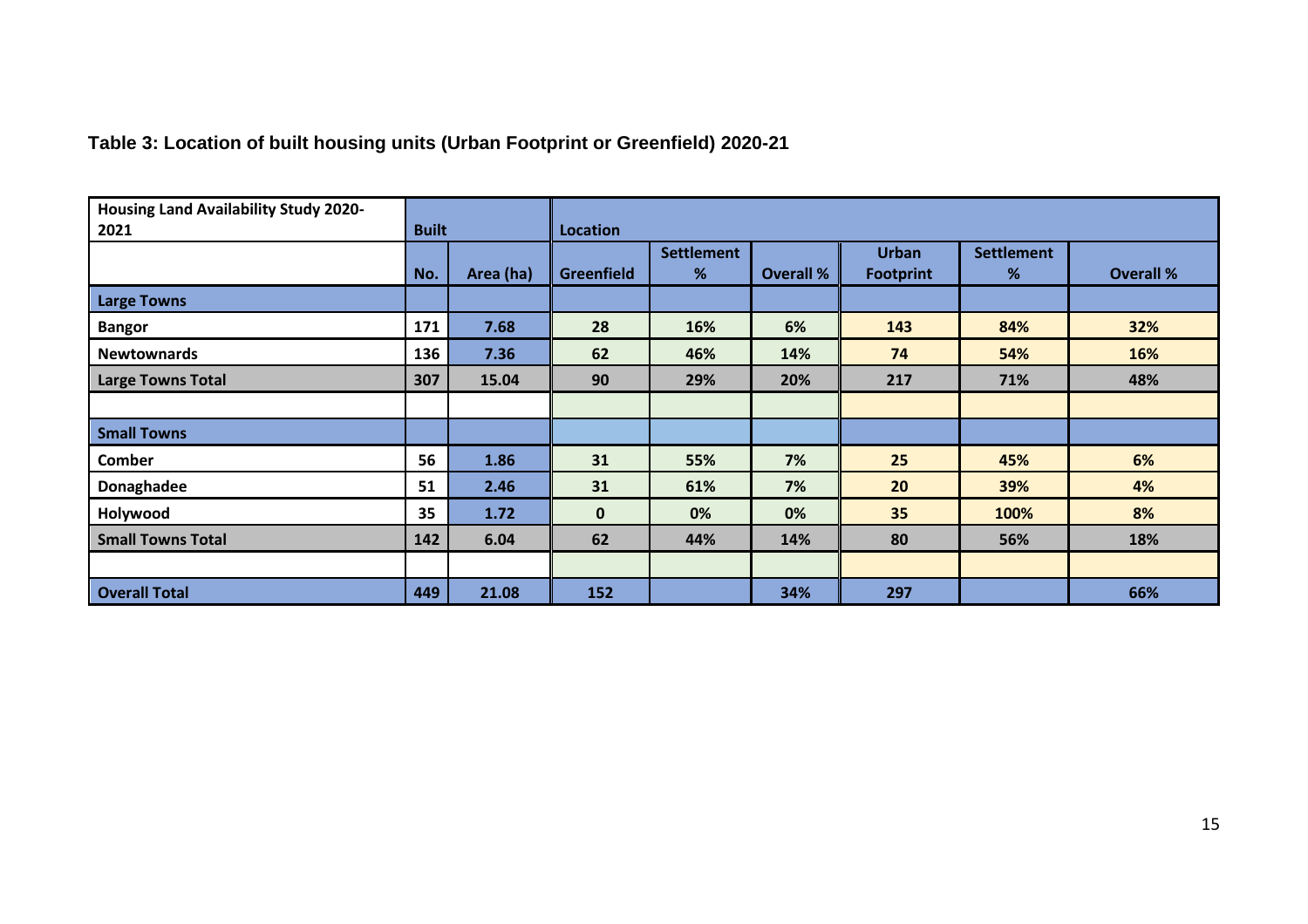#### **Brownfield Development**

- 4.15 The Regional Development Strategy (RDS) emphasises a sustainable approach to housing growth, setting a regional target of 60% of new housing to be located on appropriate 'brownfield' sites within the urban footprints of settlements with greater than 5000 population.
- 4.16 Table 4 below illustrates 267 of the 449 dwellings built within the urban footprints of those relevant settlements were built upon brownfield sites. This equates to 59% of all new houses built within the applicable settlements.

| <b>Housing Land Availability Study 2020-</b> |              |           |                         |                   |                |  |  |
|----------------------------------------------|--------------|-----------|-------------------------|-------------------|----------------|--|--|
| 2021                                         | <b>Built</b> |           | <b>Brownfield Built</b> |                   |                |  |  |
|                                              |              |           |                         | <b>Settlement</b> | <b>Overall</b> |  |  |
|                                              | No.          | Area (ha) | No.                     | %                 | %              |  |  |
| <b>Large Towns</b>                           |              |           |                         |                   |                |  |  |
| <b>Bangor</b>                                | 171          | 7.68      | 124                     | 73%               | 28%            |  |  |
| <b>Newtownards</b>                           | 136          | 7.36      | 73                      | 54%               | 16%            |  |  |
|                                              |              |           |                         |                   |                |  |  |
| <b>Large Towns Total</b>                     | 307          | 15.04     | 197                     | 64%               | 44%            |  |  |
|                                              |              |           |                         |                   |                |  |  |
| <b>Small Towns</b>                           |              |           |                         |                   |                |  |  |
| <b>Comber</b>                                | 56           | 1.86      | 25                      | 45%               | 6%             |  |  |
| Donaghadee                                   | 51           | 2.46      | 18                      | 35%               | 4%             |  |  |
| Holywood                                     | 35           | 1.72      | 27                      | 77%               | 6%             |  |  |
|                                              |              |           |                         |                   |                |  |  |
| <b>Small Towns Total</b>                     | 142          | 6.04      | 70                      | 49%               | 16%            |  |  |
|                                              |              |           |                         |                   |                |  |  |
| <b>Total</b>                                 | 449          | 21.08     | 267                     | 59%               | 59%            |  |  |

#### **Table 4: Residential Units built on Brownfield Sites**

4.17 Bangor had the largest number of dwellings built on brownfield sites, 124 residential units, followed by Newtownards with 73 units. Almost three of every four houses built within Bangor were built on brownfield sites.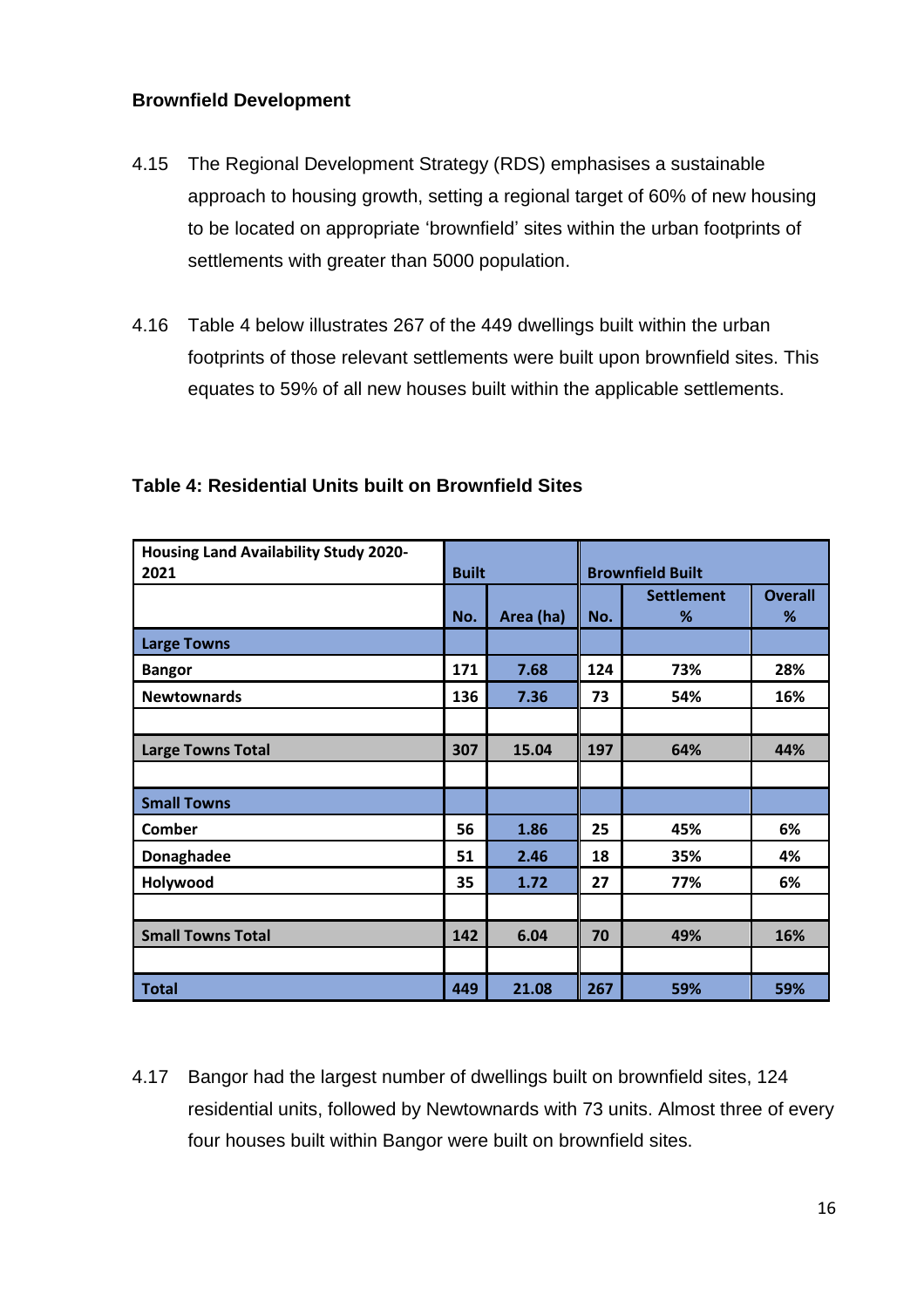4.18 The small towns of Comber (25), Donaghadee (18) and Holywood (27) accounted for 70 brownfield units, just slightly less than the number for Newtownards.

## **Land Identified for Housing in Development Plans**

- 4.19 Table 5 (pages 18 and 19) provides detail of the total number of residential units built compared to the number of houses developed on land zoned for housing or land designated as Housing Policy Areas (HPAs), within the Ards and Down Area Plan and emerging draft BMAP. This indicates 253 dwelling units were built on land zoned or designated for housing. This is 49% of all the dwellings built within the settlements (513) and 45% of all the dwellings built within the Borough (543).
- 4.20 Newtownards had the highest number of units (95) built on land zoned for housing, 70% of all houses built in the town. Within Bangor, housing zonings accounted for 37% (63) of all dwellings built in the town. Table 4 shows 31% (158) of all dwellings built in the settlements in the Borough were on zoned sites within the large towns of Bangor and Newtownards.
- 4.21 Land zoned for housing within the small towns accounted for 13% (65) of all dwellings built within the settlements in the Borough.
- 4.22 This assessment indicates that of all dwellings built within settlements, those built within legacy Ards Borough Council were more likely to have been built on housing zonings/HPAs (designated in ADAP 2015) than those within legacy North Down Borough Council (designated in emerging draft BMAP 2015).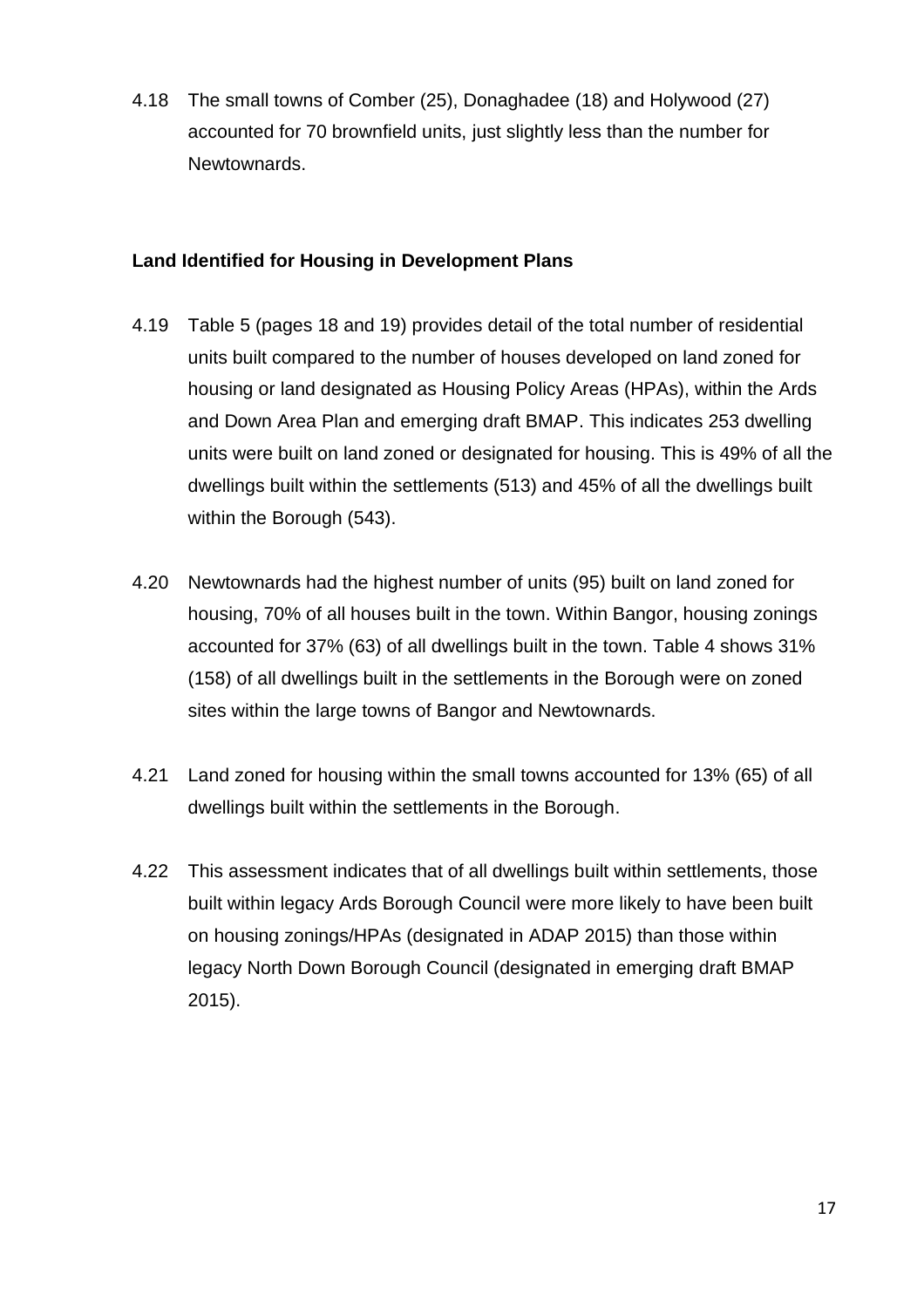## **Table 5: Residential Units built on Housing Zonings/HPAs**

| <b>Housing Land Availability Study 2020-</b> |                |              |                         |                   |                                  |      |                            |                |                   |                                  |  |
|----------------------------------------------|----------------|--------------|-------------------------|-------------------|----------------------------------|------|----------------------------|----------------|-------------------|----------------------------------|--|
| 2021                                         | <b>Built</b>   |              |                         | Zoned %           |                                  |      | <b>Remaining Potential</b> |                | Zoned %           |                                  |  |
|                                              | No.            | Area         | <b>Zoned</b>            | <b>Settlement</b> | <b>All</b><br><b>Settlements</b> | No.  | Area (ha)                  | <b>Zoned</b>   | <b>Settlement</b> | <b>All</b><br><b>Settlements</b> |  |
| <b>Large Towns</b>                           |                |              |                         |                   |                                  |      |                            |                |                   |                                  |  |
| <b>Bangor</b>                                | 171            | 7.68         | 63                      | 37%               | 12%                              | 1118 | 45.49                      | 763            | 68%               | 10%                              |  |
| <b>Newtownards</b>                           | 136            | 7.36         | 95                      | 70%               | 19%                              | 3315 | 157.41                     | 2667           | 80%               | 34%                              |  |
|                                              |                |              |                         |                   |                                  |      |                            |                |                   |                                  |  |
| <b>Large Towns Total</b>                     | 307            | 15.04        | 158                     | 51%               | 31%                              | 4433 | 202.9                      | 3430           | 77%               | 44%                              |  |
|                                              |                |              |                         |                   |                                  |      |                            |                |                   |                                  |  |
| <b>Small Towns</b>                           |                |              |                         |                   |                                  |      |                            |                |                   |                                  |  |
| <b>Comber</b>                                | 56             | 1.86         | 31                      | 55%               | 6%                               | 1128 | 55.14                      | 1004           | 89%               | 13%                              |  |
| Donaghadee                                   | 51             | 2.46         | 29                      | 57%               | 6%                               | 595  | 31.98                      | 421            | 71%               | 5%                               |  |
| Holywood                                     | 35             | 1.72         | 5                       | 14%               | 1%                               | 191  | 19.46                      | 91             | 48%               | 1%                               |  |
|                                              |                |              |                         |                   |                                  |      |                            |                |                   |                                  |  |
| <b>Small Towns Total</b>                     | 142            | 6.04         | 65                      | 46%               | 13%                              | 1914 | 106.58                     | 1516           | 79%               | 20%                              |  |
|                                              |                |              |                         |                   |                                  |      |                            |                |                   |                                  |  |
| <b>Villages</b>                              |                |              |                         |                   |                                  |      |                            |                |                   |                                  |  |
| <b>Balloo</b>                                | 0              | $\mathbf{0}$ | $\mathbf 0$             | 0%                | 0%                               | 6    | 0.37                       | $\overline{2}$ | 33%               | 0%                               |  |
| <b>Ballygowan</b>                            | $\overline{7}$ | 0.12         | $\overline{\mathbf{r}}$ | 57%               | 1%                               | 81   | 3.36                       | 44             | 54%               | 1%                               |  |
| <b>Ballyhalbert</b>                          | 0              | $\mathbf{0}$ | $\mathbf 0$             | 0%                | 0%                               | 236  | 11.66                      | 178            | 75%               | 2%                               |  |
| <b>Ballywalter</b>                           | 0              | $\mathbf{0}$ | $\mathbf 0$             | 0%                | 0%                               | 41   | 1.06                       | $\mathbf{0}$   | 0%                | 0%                               |  |
| Carrowdore                                   | 6              | 0.2          | 6                       | 100%              | 1%                               | 144  | 6.26                       | 26             | 18%               | 0%                               |  |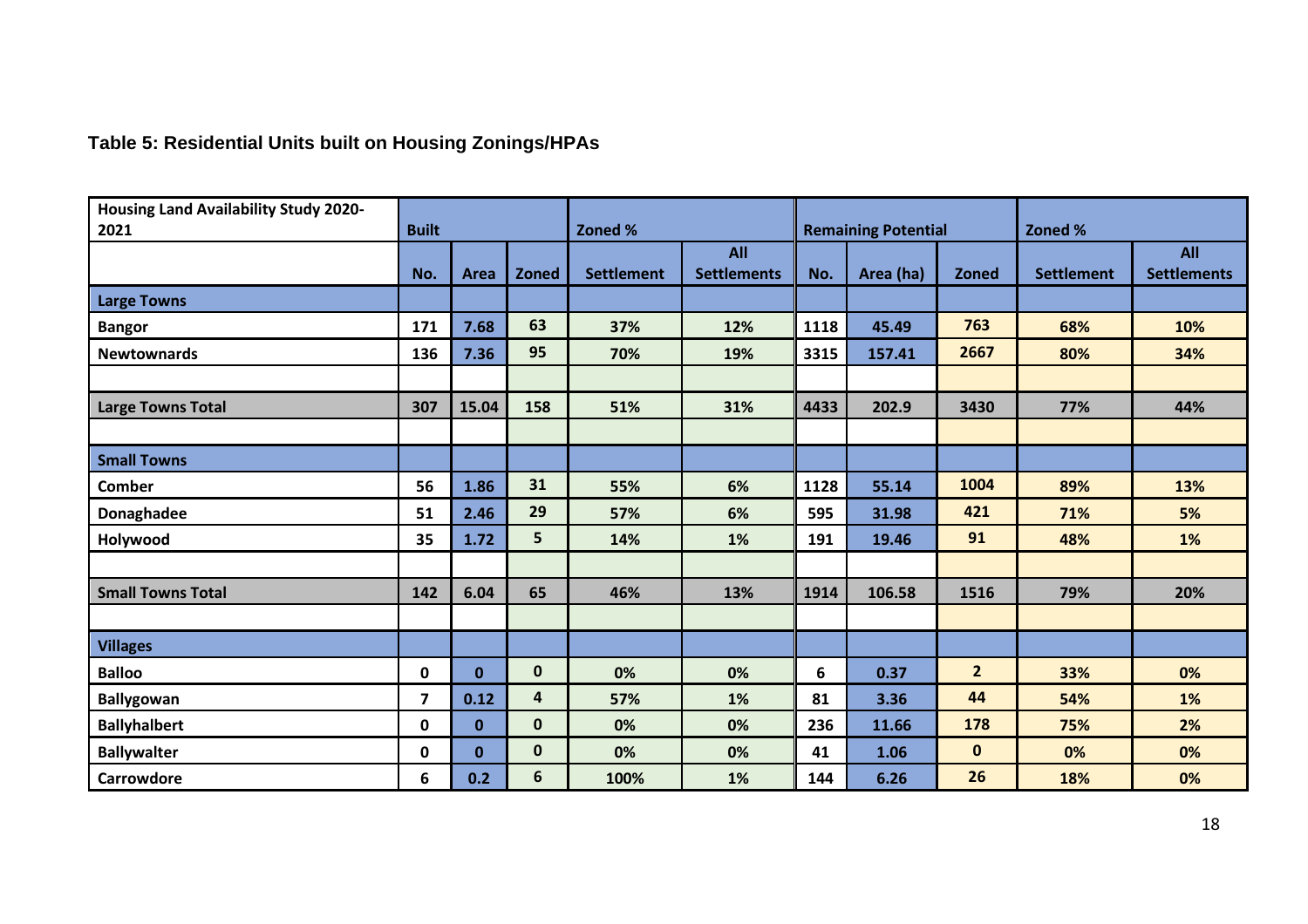| Cloughey                 | $\mathbf{1}$ | 0.03         | 0                       | 0%  | 0%  | 51           | 2.29  | 21                      | 41% | 0%  |
|--------------------------|--------------|--------------|-------------------------|-----|-----|--------------|-------|-------------------------|-----|-----|
| Crawfordsburn            | 17           | 1.12         | 16                      | 94% | 3%  | 34           | 2.9   | 16                      | 47% | 0%  |
| Greyabbey                | $\mathbf 0$  | $\mathbf{0}$ | $\mathbf{0}$            | 0%  | 0%  | 11           | 1.1   | $\mathbf{0}$            | 0%  | 0%  |
| Groomsport               | 0            | $\mathbf{0}$ | $\mathbf 0$             | 0%  | 0%  | 10           | 0.24  | 4                       | 40% | 0%  |
| <b>Helen's Bay</b>       | $\mathbf{2}$ | 0.17         | $\mathbf{0}$            | 0%  | 0%  | 8            | 0.6   | 5                       | 63% | 0%  |
| Killinchy                | 0            | $\mathbf{0}$ | $\mathbf{0}$            | 0%  | 0%  | $\mathbf{2}$ | 0.32  | $\mathbf{0}$            | 0%  | 0%  |
| Kircubbin                | 0            | $\mathbf{0}$ | $\mathbf{0}$            | 0%  | 0%  | 23           | 0.39  | 13                      | 57% | 0%  |
| <b>Millisle</b>          | 10           | 0.17         | $\mathbf{0}$            | 0%  | 0%  | 179          | 8.28  | 158                     | 88% | 2%  |
| <b>Portaferry</b>        | 5            | 0.57         | $\overline{\mathbf{4}}$ | 80% | 1%  | 184          | 9.07  | 158                     | 86% | 2%  |
| Portavogie               | 4            | 0.04         | $\mathbf{0}$            | 0%  | 0%  | 205          | 11.12 | 198                     | 97% | 3%  |
| Seahill                  | $2^{\circ}$  | 0.29         | $\mathbf{0}$            | 0%  | 0%  | 10           | 1.75  | $\overline{\mathbf{4}}$ | 40% | 0%  |
| Whiterock                | 0            | $\mathbf 0$  | $\mathbf{0}$            | 0%  | 0%  | 35           | 3.58  | 32                      | 91% | 0%  |
|                          |              |              |                         |     |     |              |       |                         |     |     |
| <b>Villages Total</b>    | 54           | 2.71         | 30                      | 56% | 6%  | 1260         | 64.35 | 859                     | 68% | 11% |
|                          |              |              |                         |     |     |              |       |                         |     |     |
| <b>Small Settlements</b> | 10           | 0.54         | N/A                     | N/A | N/A | 120          | 9.47  | N/A                     | N/A | N/A |
|                          |              |              |                         |     |     |              |       |                         |     |     |
| <b>Urban Totals</b>      | 513          | 24.33        | 253                     | 49% | 49% | 7727         | 383.3 | 5805                    | 75% | 75% |
|                          |              |              |                         |     |     |              |       |                         |     |     |
| Countryside              | 30           | N/A          | N/A                     | N/A | N/A | 284          | N/A   | N/A                     | N/A | N/A |
|                          |              |              |                         |     |     |              |       |                         |     |     |
| <b>Overall Total</b>     | 543          | N/A          | 253                     | N/A | 45% | 8011         | N/A   | 5805                    | N/A | 72% |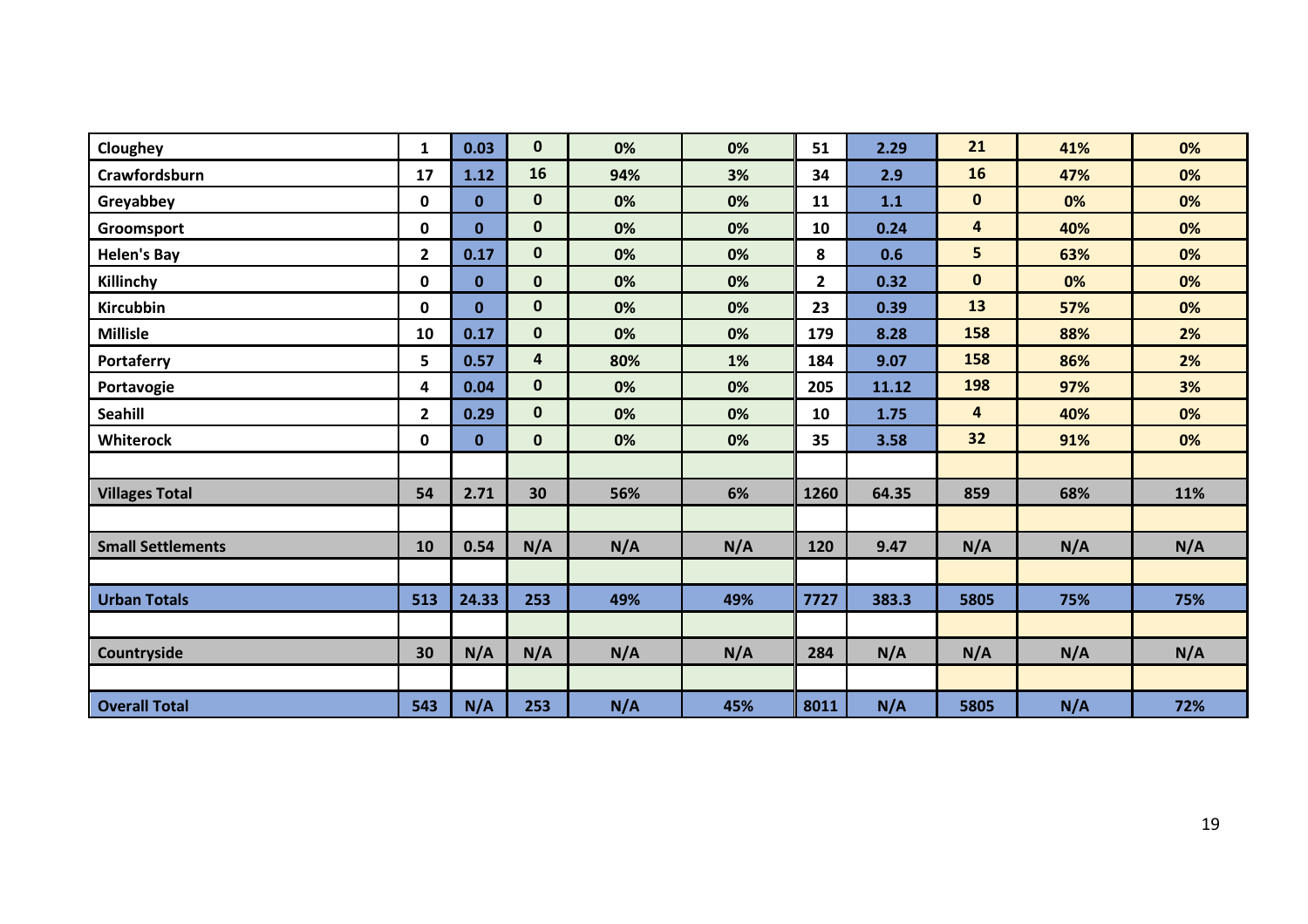- 4.23 Table 5 also shows the remaining potential of 8011 within the Borough and that 5805 (72%) of the remaining potential is located upon land zoned/designated for housing within the development plans.
- 4.24 Newtownards has the largest remaining housing potential (2667) relating to land zoned for housing. Of all the remaining housing potential within Newtownards, 80% is located on zoned land, this is 34% of all the housing potential within the settlements of the Borough. In contrast, Bangor has a remaining potential of 763 residential units on land zoned for housing. This is only 10% of all the remaining housing potential of the settlements in the Borough.
- 4.25 Within the small towns, Comber has a remaining potential of 1004 units located upon zoned land, this is 13% of the overall total for the settlements within the Borough. Of the 1128 remaining potential housing units in Comber, 89% is on zoned sites.
- 4.26 Donaghadee and Holywood have 421 and 91 respectively remaining potential located upon zoned land, equating to 5% and 1% respectively of the overall remaining potential within the settlements of the Borough.
- 4.27 Within the villages, 859 (68%) of the 1260 remaining potential is located upon land zoned and designated for housing. This equates to 11% of the overall remaining potential within the settlements of the Borough. These results indicate the majority of the remaining potential on land identified for housing in the villages is within the legacy Ards Borough Council area.
- 4.28 Table 4 and Table 5 show Newtownards, Comber, Donaghadee and some of the villages within the legacy Ards Borough Council, have large areas of housing zonings/HPAs yet to be developed. In contrast, Bangor and Holywood have a lower proportion of remaining housing potential located on zoned land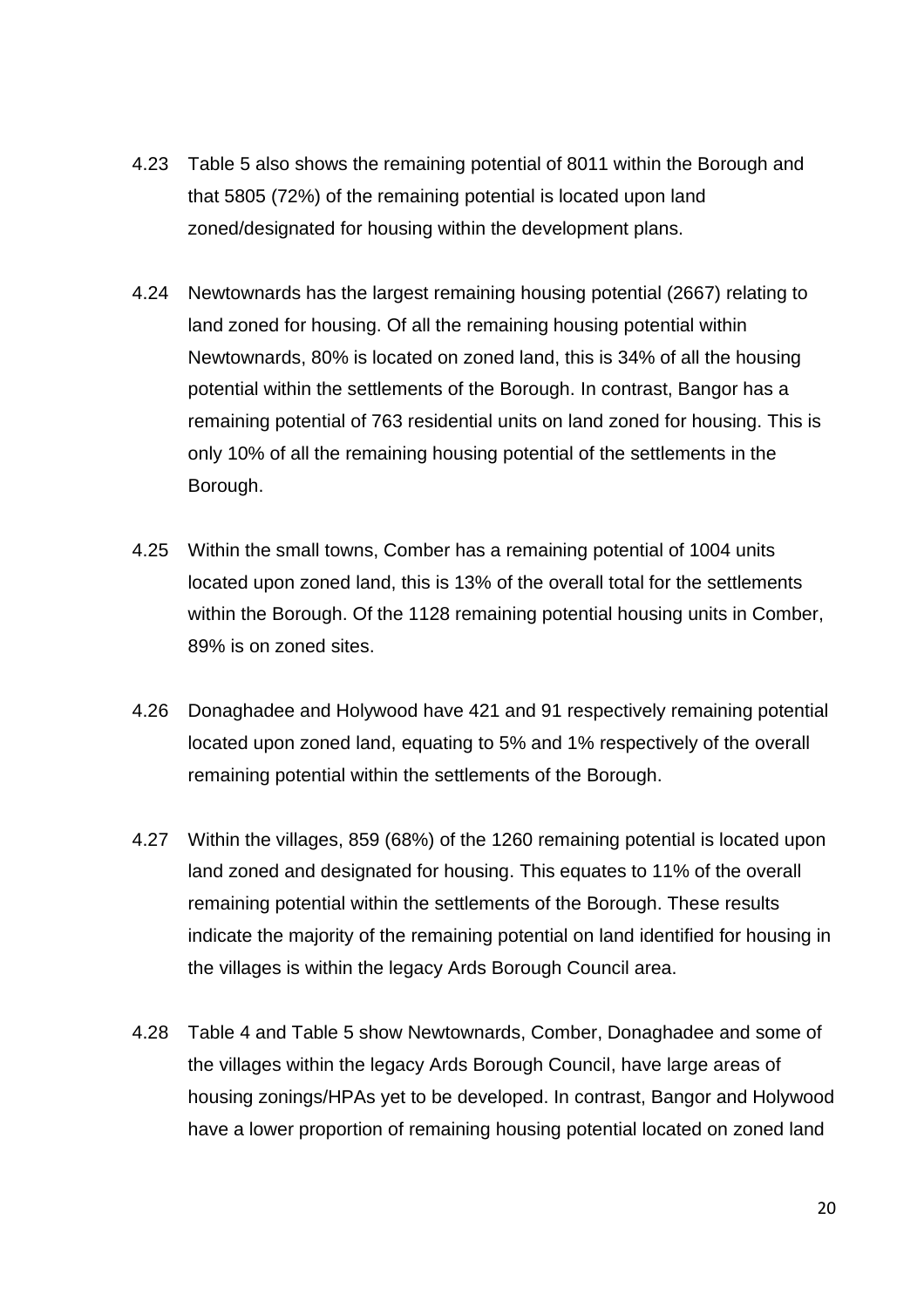and consequentially, a higher proportion of dwellings are being built upon brownfield sites.

## **Windfall**

- 4.29 The RDS 2035 defines windfall<sup>6</sup> as "Housing sites that were neither zoned nor anticipated during the formulation of the development plan, but which have become available during the lifetime of the plan." Table 5 reveals a total of 543 residential units were built between 1 April 2020 and 31 March 2021. Housing zonings and land designated for housing accounted for 253 units, therefore the remaining 290 dwellings are categorised as windfall.
- 4.30 There is an overall remaining housing potential of 8011 residential units, as 5805 of these dwellings are on land zoned/designated for housing, the 2206 remaining units are therefore categorised as windfall.

#### **Lapsed Permissions and Overall Net Reduction in Housing Potential**

4.31 As stated in paragraphs 3.4 and 3.5 above; the 2021 Report no longer takes account of those sites for which permission lapsed prior to 2020 without commencement of development or were subject to a planning application under consideration by the Council. Those sites previously recorded but which were then recently developed for a non-residential use have also been removed. A total of 60 sites were removed prior to the commencement of surveying, 22 of these were in the countryside and the remaining 38 sites were located within settlement development limits. The urban sites removed from the monitor equated to 124 residential units and 22 units were removed from the countryside, equalling a total of 146 potential dwellings removed from the Housing Land Availability study.

 $6$  Page 111 – RDS 2035